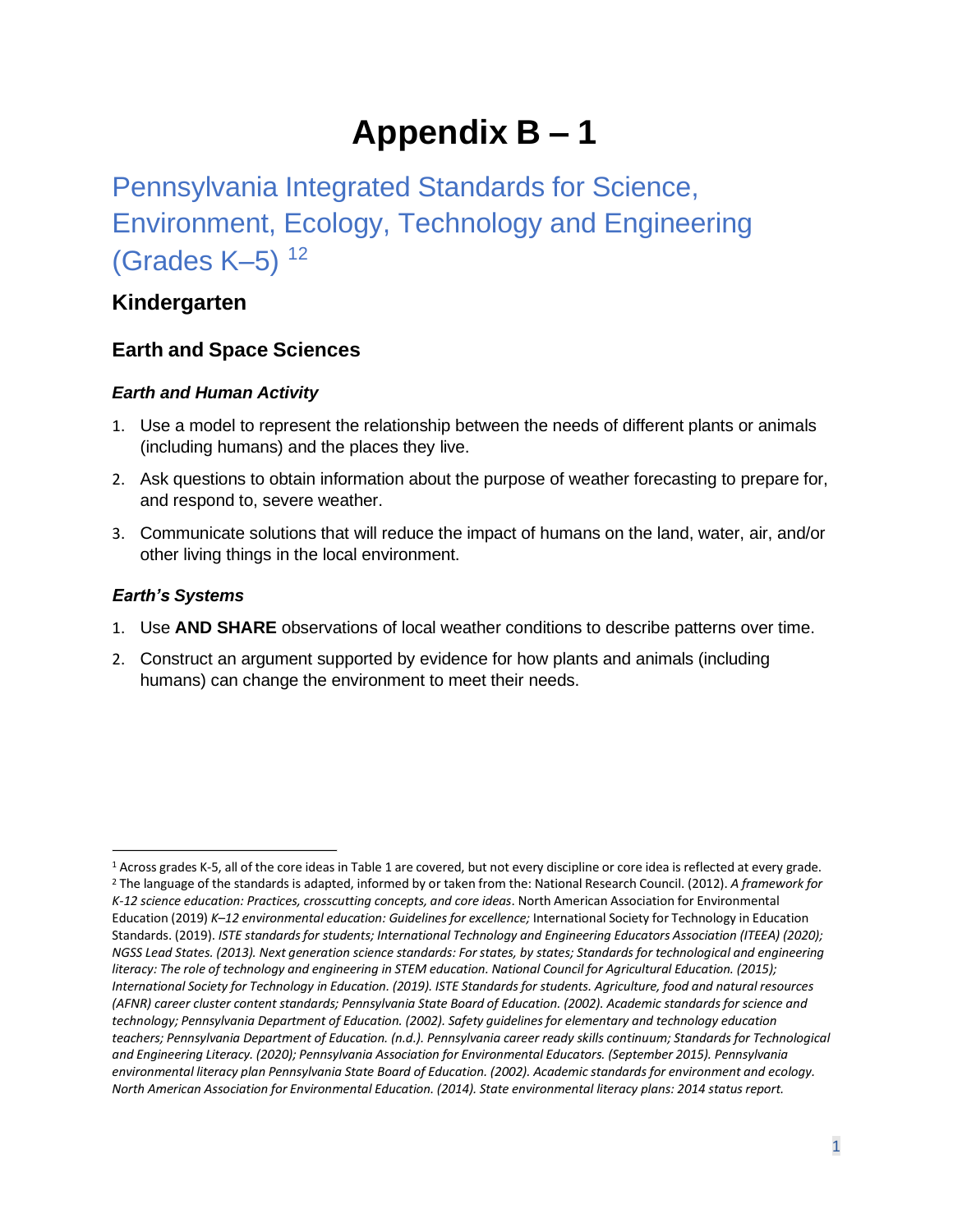## *Life Science*

#### *From Molecules to Organisms: Structures and Processes*

1. Use observations to describe patterns of what plants and animals (including humans) need to survive.

## *Physical Science*

#### *Motion and Stability: Forces and Interactions*

- 1. Plan and conduct an investigation to compare the effects of different strengths or different directions of pushes and pulls on the motion of an object.
- 2. Analyze data to determine if a design solution works as intended to change the speed or direction of an object with a push or a pull.

#### *Energy*

- 1. Make observations to determine the effect of sunlight on Earth's surface.
- 2. Use tools and materials to design and build a structure that will reduce the warming effect of sunlight on an area.

## **Grade 1**

#### *Earth and Space Sciences*

#### *Earth's Place in the Universe*

- 1. Use observations of the sun, moon, and stars to describe patterns that can be predicted.
- 2. Make observations at different times of year to relate the amount of daylight to the time of year.

### *Life Science*

#### *From Molecules to Organisms: Structures and Processes*

- 1. Use materials to design a solution to a human problem by mimicking how plants and/or animals use their external parts to help them survive, grow, and meet their needs.
- 2. Read texts and use media to determine patterns in behavior of parents and offspring that help offspring survive.

#### *Heredity: Inheritance and Variation of Traits*

1. Make observations to construct an evidence-based account that young plants and animals are like, but not exactly like, their parents.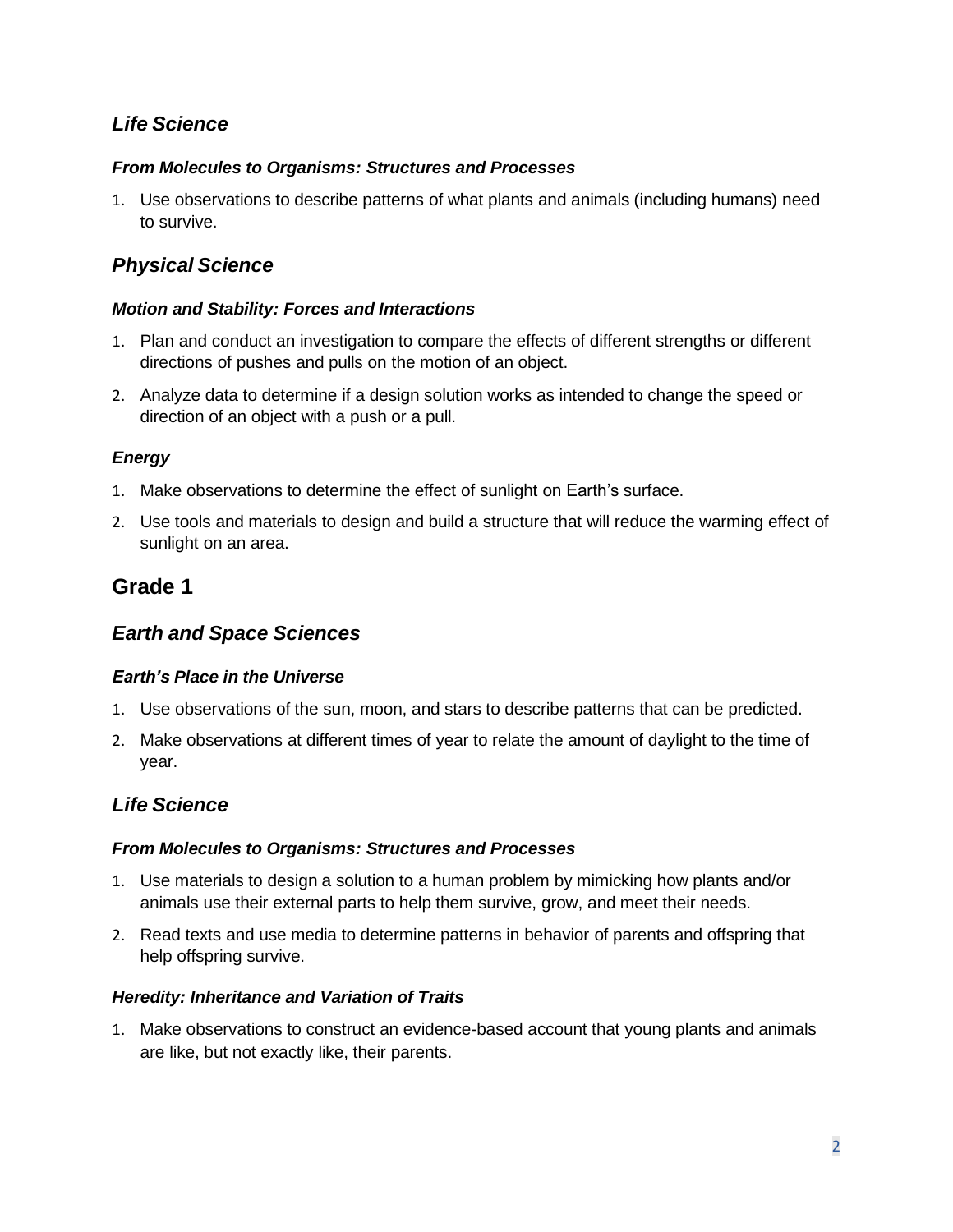# *Physical Science*

#### *Waves and Their Applications in Technologies for Information Transfer*

- 1. Plan and conduct investigations to provide evidence that vibrating materials can make sound and that sound can make materials vibrate.
- 2. Make observations to construct an evidence-based account that objects can be seen only when illuminated.
- 3. Plan and conduct an investigation to determine the effect of placing objects made with different materials in the path of a beam of light.
- 4. Use tools and materials to design and build a device that uses light or sound to solve the problem of communicating over a distance.

# **Grade 2**

# *Earth and Space Sciences*

#### *Earth's Place in the Universe*

1. Use information from several sources to provide evidence that Earth events can occur quickly or slowly.

#### *Earth's Systems*

- 1. Compare multiple solutions designed to slow or prevent wind or water from changing the shape of the land.
- 2. Develop a model to represent the shapes and kinds of land and bodies of water in an area.
- 3. Obtain information to identify where water is found on Earth and that it can be solid or liquid.

## *Life Science*

#### *Ecosystems: Interactions, Energy, and Dynamics*

- 1. Plan and conduct an investigation to determine if plants need sunlight and water to grow.
- 2. Develop a simple model that mimics the function of an animal in dispersing seeds or pollinating plants.

#### *Biological Evolution: Unity and Diversity*

1. Make observations of plants and animals to compare the diversity of life in different habitats.

#### *Matter and its Interactions*

1. Plan and conduct an investigation to describe and classify different kinds of materials by their observable properties.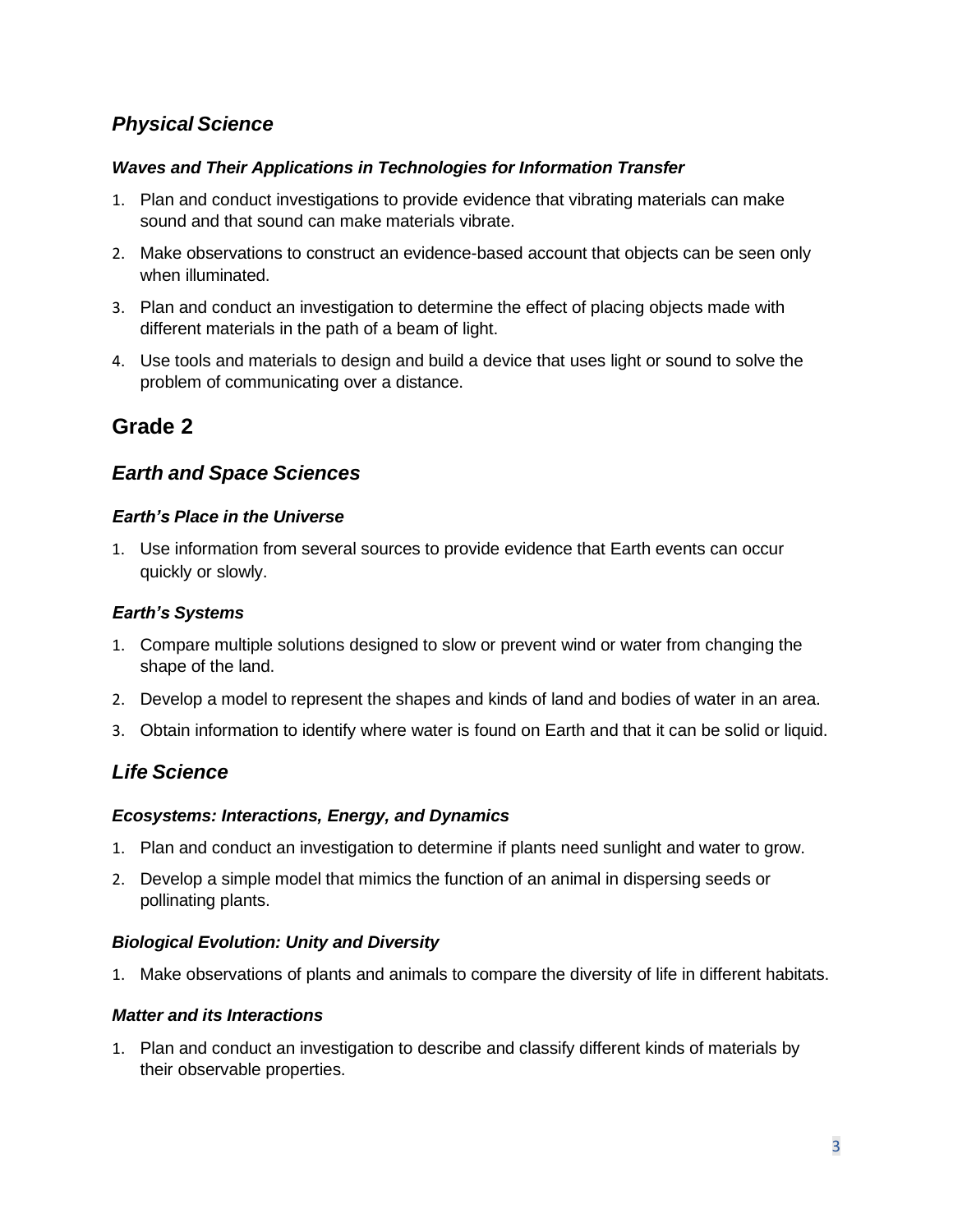- 2. Analyze data obtained from testing different materials to determine which materials have the properties that are best suited for an intended purpose.
- 3. Make observations to construct an evidence-based account of how an object made of a small set of pieces can be disassembled and made into a new object.
- 4. Construct an argument with evidence that some changes caused by heating or cooling can be reversed and some cannot.

# **Grade 3**

## *Earth and Space Sciences*

#### *Earth's Systems*

- 1. Represent data in tables and graphical displays to describe typical weather conditions expected during a particular season.
- 2. Obtain and combine information to describe climates in different regions of the world.

#### *Earth and Human Activity*

1. Make a claim supported by evidence about the merit of a design solution that reduces the impacts of a weather-related hazard.

## *Life Science*

#### *From Molecules to Organisms: Structures and Processes*

 in common birth, growth, reproduction, and death. 1. Develop models to describe that organisms have unique and diverse life cycles but all have

#### *Ecosystems: Interactions, Energy, and Dynamics*

1. Construct an argument that some animals have physical and behavioral adaptations that **FORM GROUPS THAT** help members survive.

#### *Heredity: Inheritance and Variation of Traits*

- 1. Analyze and interpret data to provide evidence that plants and animals have traits inherited from parents and that variation of these traits exists in a group of similar organisms.
- 2. Use evidence to support the explanation that traits can be influenced by the environment.

#### *Biological Evolution: Unity and Diversity*

1. Analyze and interpret data from fossils to provide evidence of the organisms and the environments in which they lived long ago.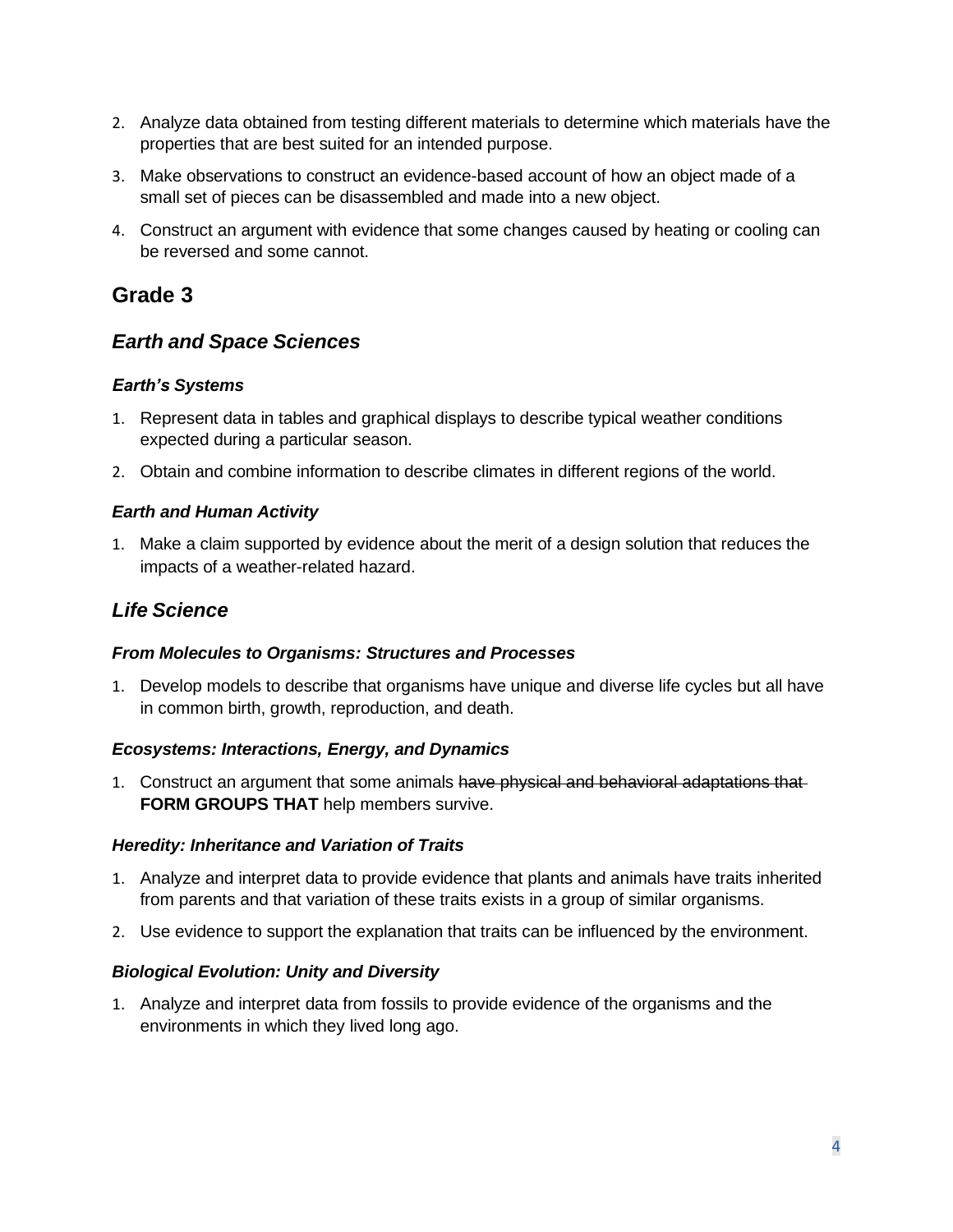- 2. Use evidence to construct an explanation for how the variations in characteristics among individuals of the same species may provide advantages in surviving, finding mates, and reproducing.
- 3. Construct an argument with evidence that in a particular habitat some organisms can survive well, some survive less well, and some cannot survive at all.
- 4. Make a claim supported by evidence about the merit of a solution to a problem caused when the environment changes and the types of plants and animals that live there may change.

# *Physical Science*

#### *Motion and Stability: Forces and Interactions*

- 1. Plan and conduct an investigation to provide evidence of the effects of balanced and unbalanced forces on the motion of an object.
- 2. Make and communicate observations and/or measurements of an object's motion to provide evidence that a pattern can be used to predict future motion.
- 3. Ask questions to determine cause and effect relationships of electric or magnetic interactions between two objects not in contact with each other.
- 4. Define a simple design problem that can be solved by applying scientific ideas about magnets.

# **Grade 4**

## *Earth and Space Sciences*

#### *Earth's Place in the Universe*

1. Identify evidence from patterns in rock formations and fossils in rock layers to support an explanation for changes in a landscape over time.

#### *Earth's Systems*

- 1. Make observations and/or measurements to provide evidence of the effects of weathering or the rate of erosion by water, ice, wind, or vegetation.
- 2. Analyze and interpret data from maps to describe patterns of Earth's features.

#### *Earth and Human Activity*

- 1. Obtain and combine information to describe that energy and fuels are derived from natural resources and their uses affect the environment.
- 2. Generate and compare multiple solutions to reduce the impacts of natural Earth processes on humans.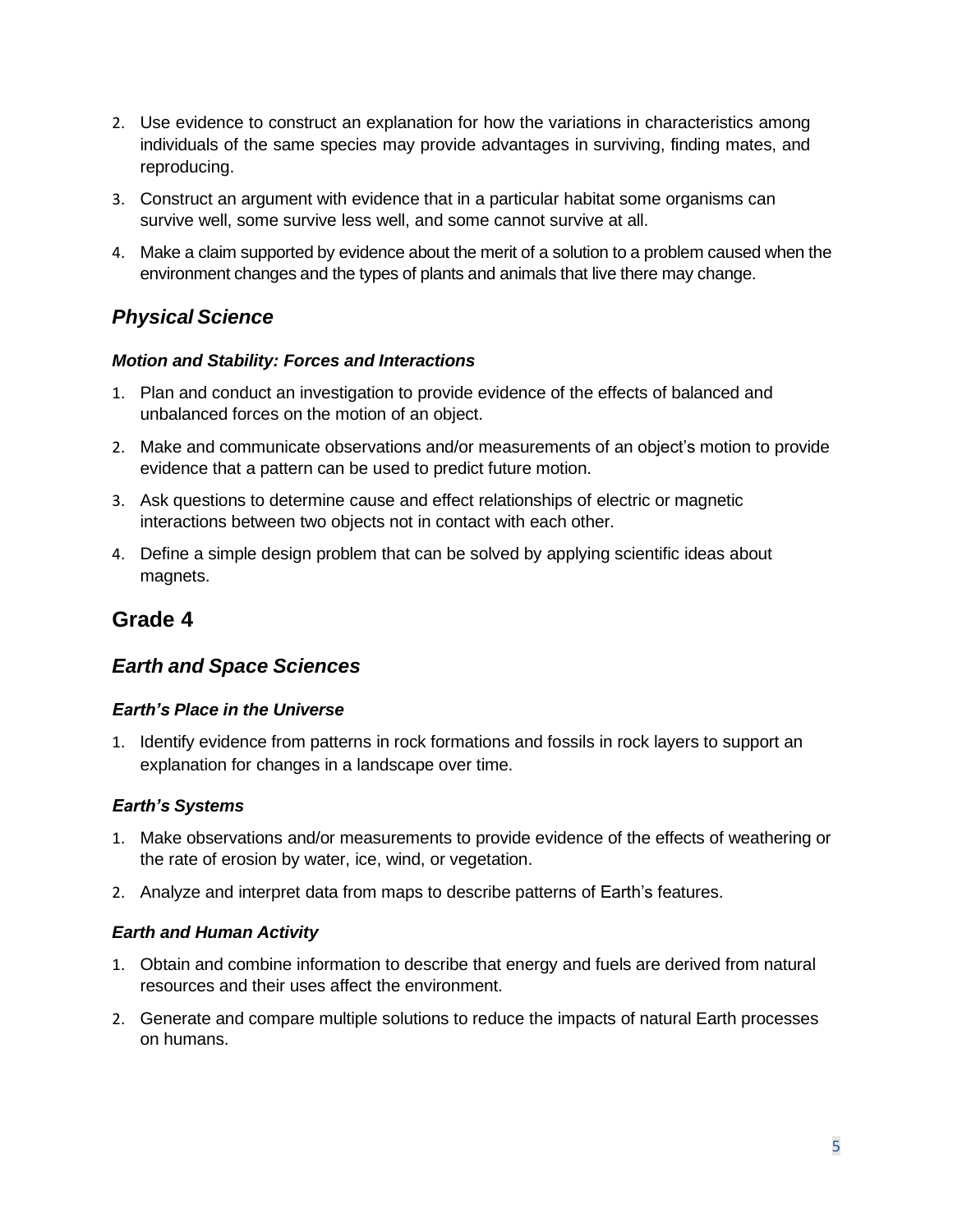## *Life Science*

#### *From Molecules to Organisms: Structures and Processes*

- 1. Construct an argument that plants and animals have internal and external structures that function to support survival, growth, behavior, and reproduction.
- senses, process the information in their brain, and respond to the information in different 2. Use a model to describe that animals receive different types of information through their ways.

# *Physical Science*

#### *Waves and Their Applications in Technologies for Information Transfer*

- 1. Develop a model of waves to describe patterns in terms of amplitude and wavelength and that waves can cause objects to move.
- 2. Develop a model to describe that light reflecting from objects and entering the eye allows objects to be seen.
- 3. Generate and compare multiple solutions that use patterns to transfer information.

### *Energy*

- 1. Use evidence to construct an explanation relating the speed of an object to the energy of that object.
- from place to place by sound, light, heat, and electric currents. 2. Make and communicate observations to provide evidence that energy can be transferred
- 3. Ask questions and predict outcomes about the changes in energy that occur when objects collide.
- 4. Apply scientific ideas to design, test, and refine a device that converts energy from one form to another.

# **Grade 5**

# *Earth and Space Sciences*

### *Earth's Place in the Universe*

- 1. Support an argument that differences in the apparent brightness of the sun compared to other stars is due to their relative distances from Earth.
- 2. Represent data in graphical displays to reveal patterns of daily changes in length and direction of shadows, day and night, and the seasonal appearance of some stars in the night sky.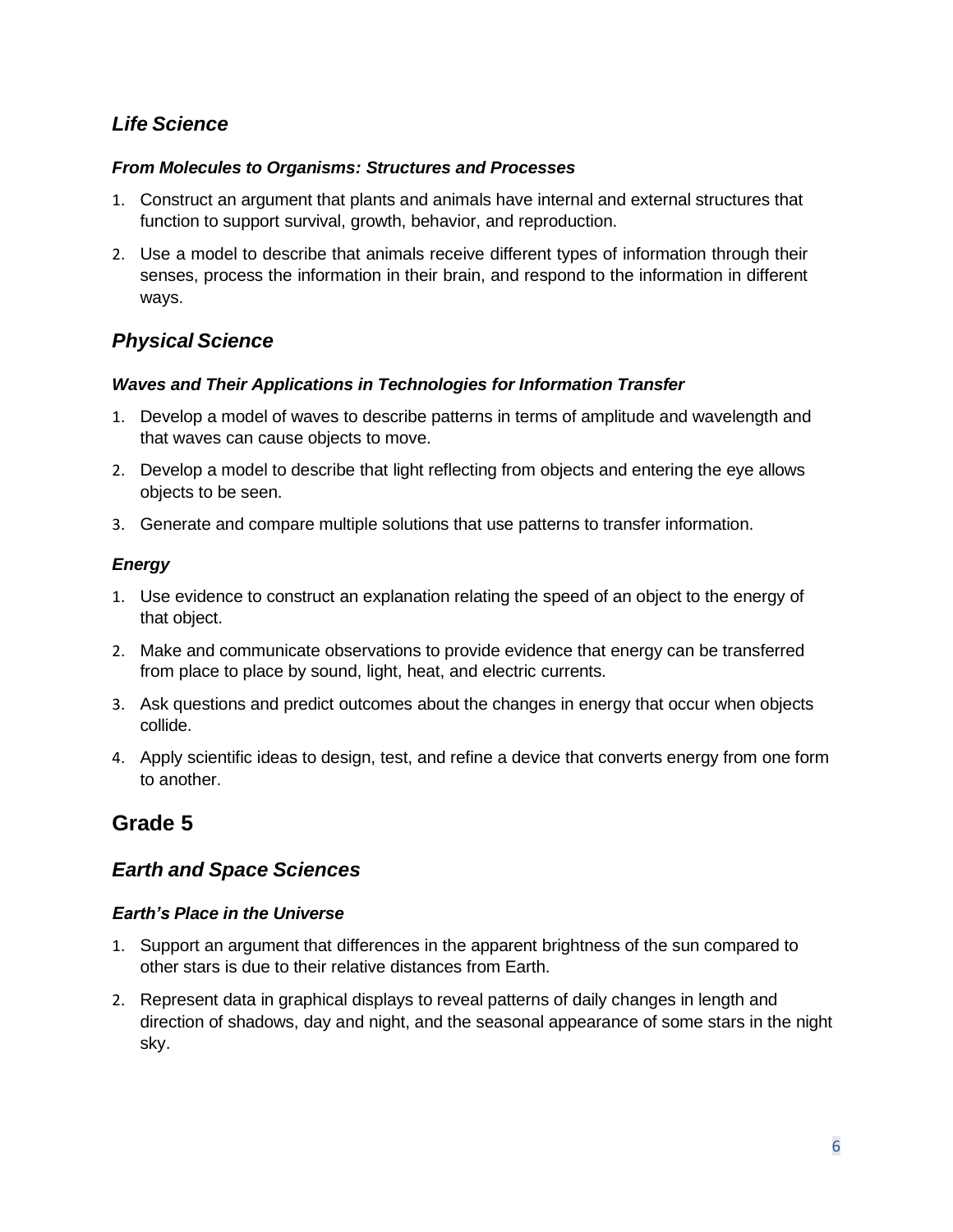#### *Earth's Systems*

- 1. Develop a model using an example to describe ways the geosphere, biosphere, hydrosphere, and/or atmosphere interact.
- 2. Describe and graph the amounts and percentages of water and fresh water in various reservoirs to provide evidence about the distribution of water on Earth.

#### *Earth and Human Activity*

- 1. Obtain and combine information about ways individual communities use science ideas to protect the Earth's resources and environment.
- 2. Generate and design possible solutions to a current environmental issue, threat, or concern.

### *Life Science*

#### *From Molecules to Organisms: Structures and Processes*

1. Support an argument that plants get the materials they need for growth chiefly from air and water.

#### *Ecosystems: Interactions, Energy, and Dynamics*

1. Develop a model to describe the movement of matter among plants, animals, decomposers, and the environment.

### *Physical Science*

#### *Matter and Its Interactions*

- 1. Develop a model to describe that matter is made of particles too small to be seen.
- 2. Measure and graph quantities to provide evidence that regardless of the type of change that occurs when heating, cooling, or mixing substances, the total weight of matter is conserved.
- 3. Make and communicate observations and measurements to identify materials based on their properties.
- 4. Conduct an investigation to determine whether the mixing of two or more substances results in new substances.
- 5. Interpret and analyze data and observations to make decisions about how to utilize materials based on their properties.

#### *Motion and Stability: Forces and Interactions*

1. Support an argument that the gravitational force exerted by Earth on objects is directed down.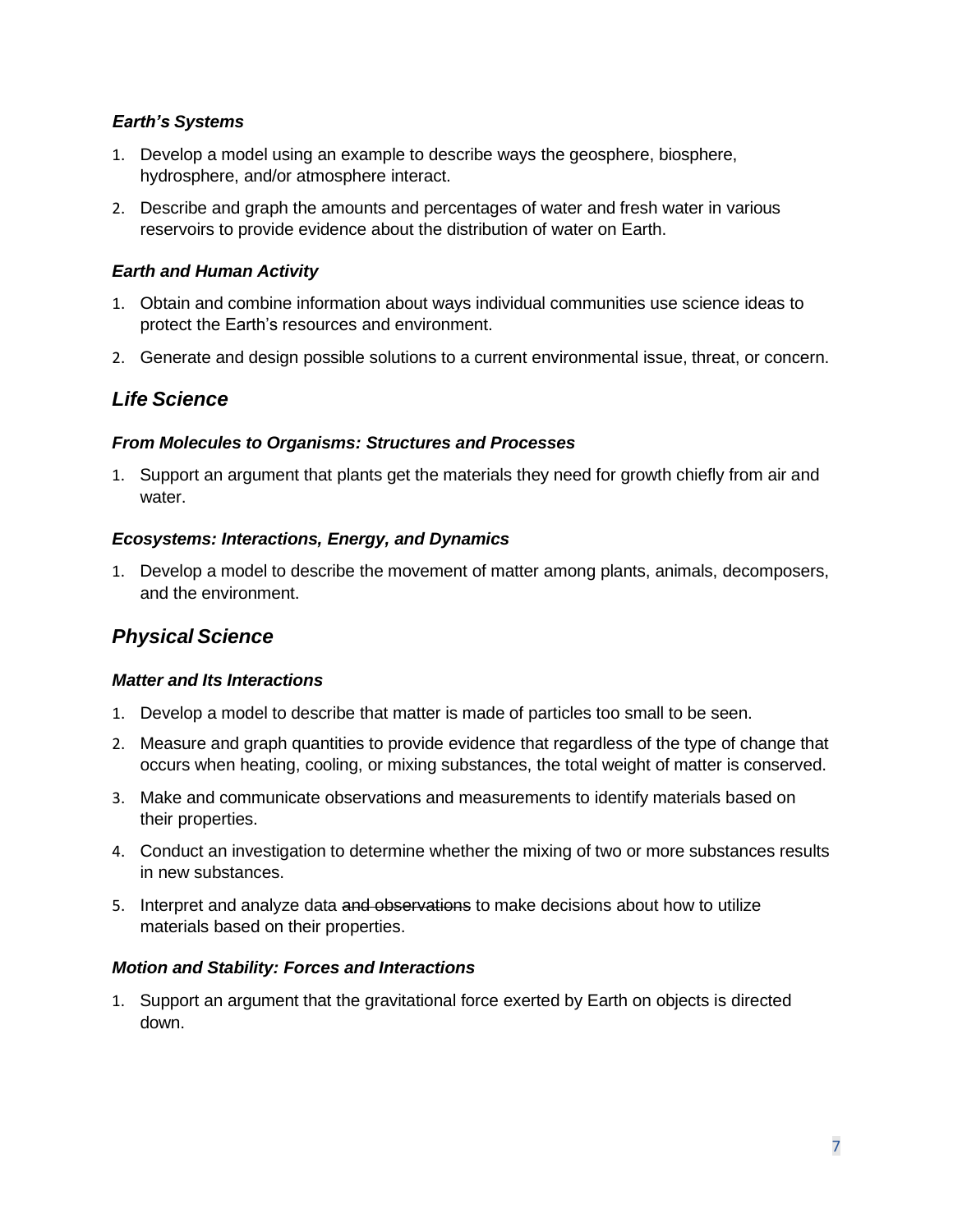## *Energy*

 1. Use models to describe that energy in animals' food (used for body repair, growth, motion, and to maintain body warmth) was once energy from the sun.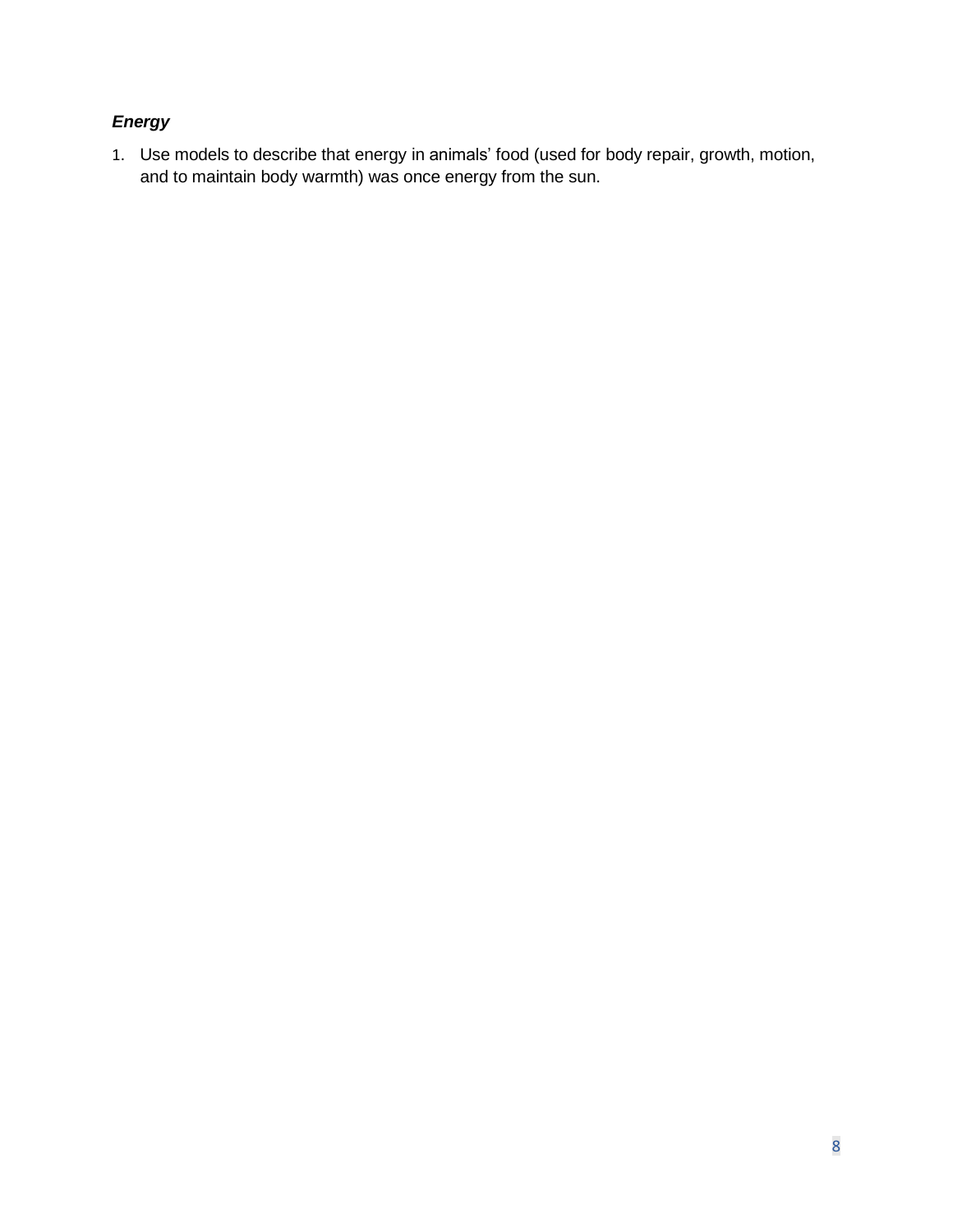# **Standards by Grade Band**

# **Grades K–2: Environment and Ecology ENVIRONMENTAL LITERACY AND SUSTAINABILITY**

### **Decision-Making and Action Skills**

1. Examine and express their own views on environmental issues.

 2. Determine whether action is needed on selected environmental issues and whether they should be involved. They describe their reasoning.

 3. Develop an action strategy or design solution for a specific local environmental issue of their choosing.

 4. Identify environmental and social consequences of design solutions and civic actions, including their own actions.

## *Personal and Civic Responsibility*

- 1. Describe their basic rights and responsibilities as members of a community and the importance of these rights and responsibilities in promoting environmental quality and community well-being.
- 2. Describe how they can realistically and meaningfully contribute to their community and environmental quality.
- 3. Identify ways in which they are responsible for the environmental and social effects of their actions.

## *Earth's Physical and Living Systems*

 1. Describe characteristics of Earth's physical systems, including air, water, and land. They explain how these systems interact with one another and identify changes in the physical environment over time. They provide examples of how physical systems affect living organisms, including humans.

 2. Identify basic similarities and differences among a wide variety of living organisms. They explain ways that living organisms, including humans, affect the environment in which they live, and how their environment affects them.

### *Human Systems*

 1. Generate examples of how people act, as individuals, as members of a group, and as members of society, toward the environment. They articulate their own beliefs and the beliefs of family and community members about the environment and environmental issues.

 2. Identify ways that people express different cultural backgrounds and how these can influence environmental perceptions and activities.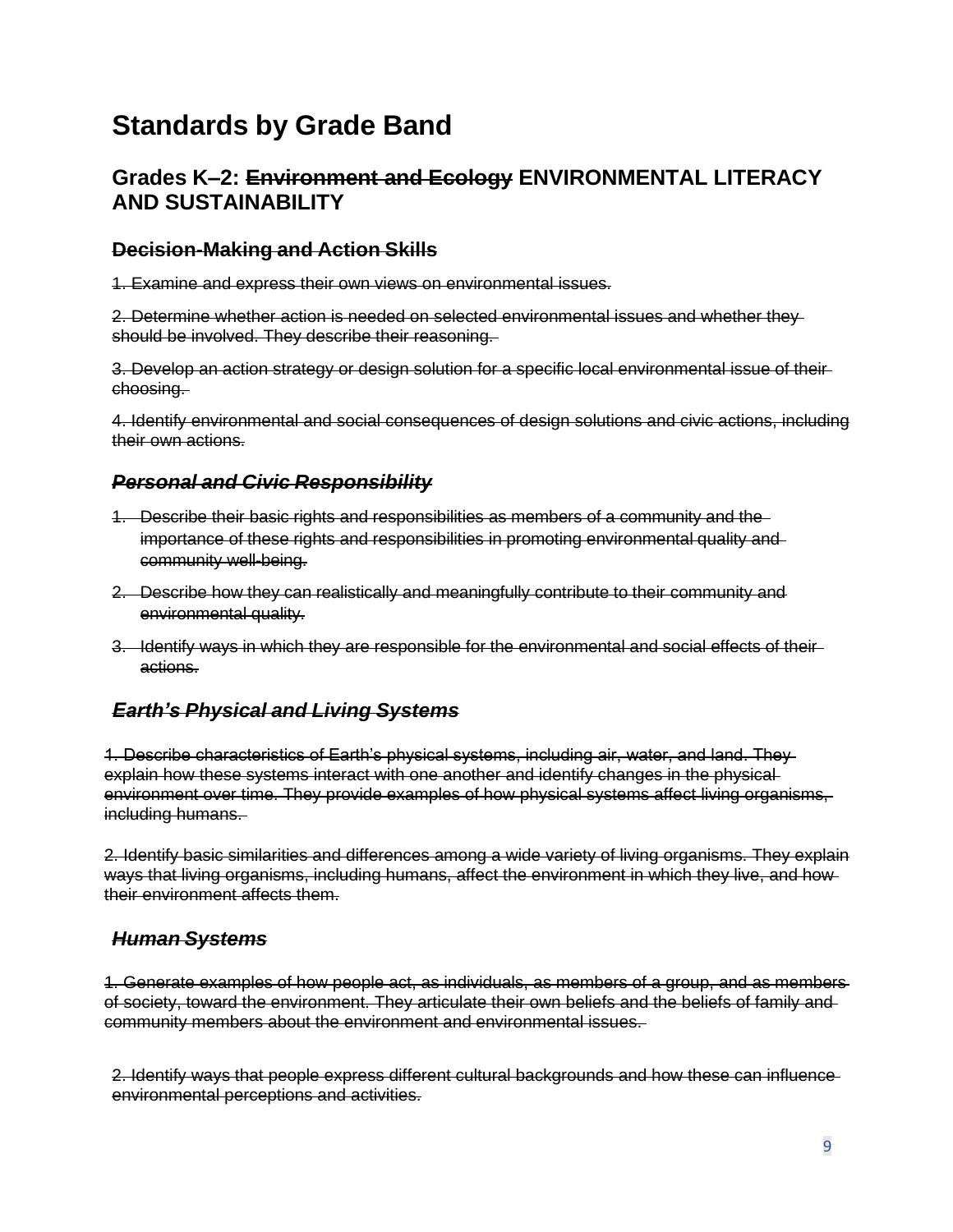## *AGRICULTURAL AND ENVIRONMENTAL SYSTEMS AND RESOURCES*

#### **1. EXAMINE HOW PEOPLE FROM DIFFERENT CULTURES AND COMMUNITIES, INCLUDING ONE'S OWN, INTERACT AND EXPRESS THEIR BELIEFS ABOUT NATURE.**

#### *Environment and Society*

1. Identify ways that people depend on, change, and are affected by the environment.

2. Describe **2. CATEGORIZE** ways people harvest, re-distribute, and use natural resources.

# *ENVIRONMENTAL LITERACY SKILLS*

 3. Identify **1. EXPLAIN** ways that places differ in their physical and human characteristics**, THEIR MEANING, AND THEIR VALUE AND/OR IMPORTANCE**.

4. Recognize that change is a normal part of individual and societal life.

### *Skills for Analyzing and Investigating Environmental Issues*

- 1. Identify and investigate issues **2. PLAN AND CARRY OUT AN INVESTIGATION TO ADDRESS AN ISSSUE** in their local environment and community.
- 2. Use their knowledge of how ecological and human systems are interconnected to describe the environmental and social consequences of local environmental issues.
- 3. Develop plans, including possible design solutions, for addressing selected local environmental issues.
- perspectives about the environment that are different from their own. 4. Demonstrate openness and receptivity while listening to and working with others who have

# **Grades K–2: Technology and Engineering**

# *Applying, Maintaining, and Assessing Technological Products and Systems*

- 1. Analyze how things work.
- 2. Identify and use everyday symbols.
- 3. Describe qualities of everyday products.

## *Core Concepts of Technology and Engineering*

- 1. Illustrate how systems have parts or components that work together to accomplish a goal.
- 2. Safely use tools to complete tasks.
- 3. Explain that materials are selected for use because they possess desirable properties and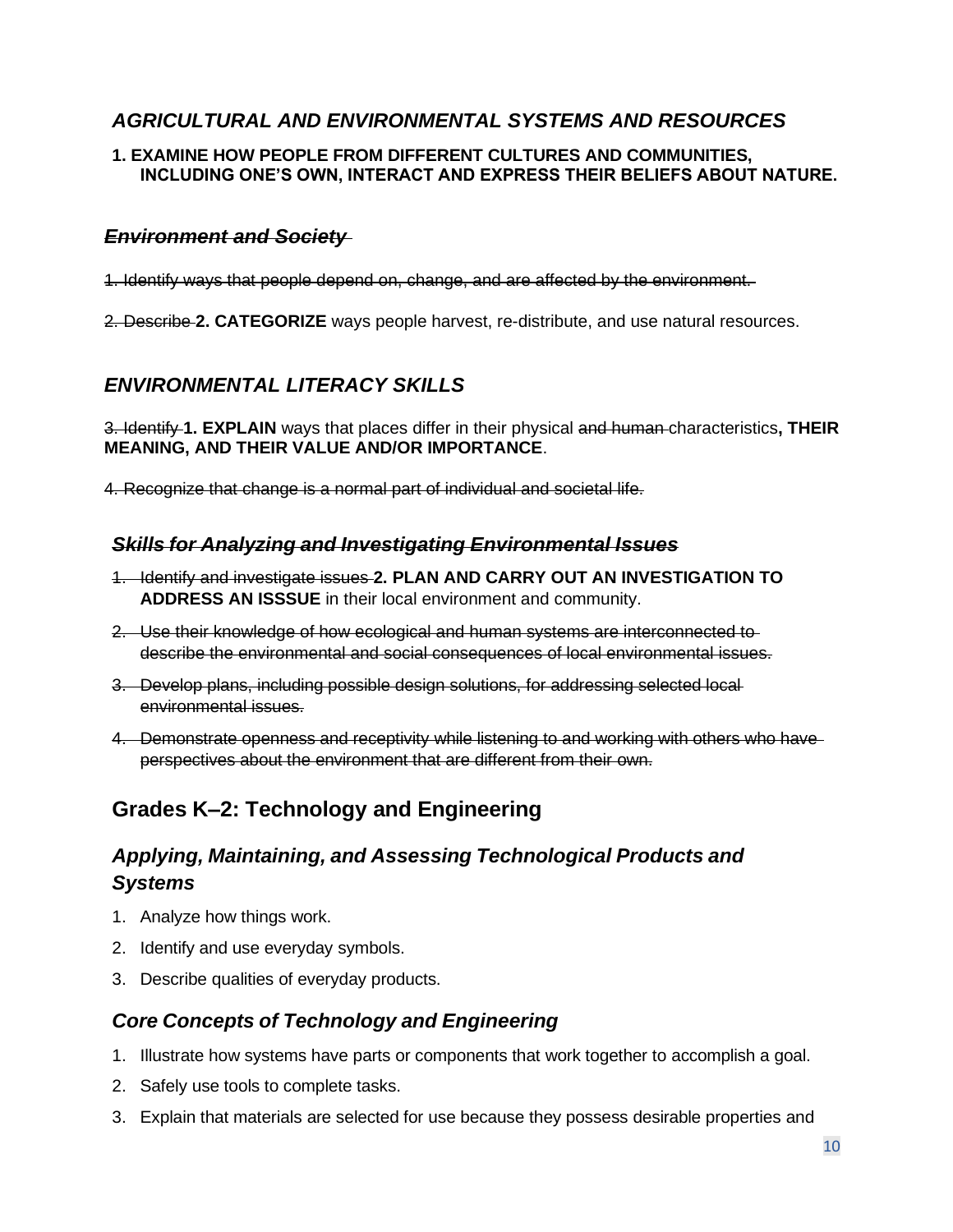characteristics.

- 4. Develop a plan in order to complete a task.
- 5. Collaborate effectively as a member of a team.

# *Design in Technology and Engineering Education*

- 1. Apply design concepts, principles, and processes through play and exploration.
- 2. Demonstrate that designs have requirements.
- 3. Explain that design is a response to wants and needs.
- 4. Discuss that all designs have different characteristics that can be described.
- 5. Illustrate that there are different solutions to a design and that none are perfect.
- 6. Demonstrate essential skills of the engineering design process.
- 7. Apply skills necessary for making in design**.**

# *History of Technology*

1. Discuss how the way people live and work has changed throughout history because of technology.

## *Impacts of Technology*

- 1. Explain ways that technology helps with everyday tasks.
- 2. Illustrate helpful and harmful effects of technology.
- 3. Compare simple technologies to evaluate their impacts.
- 4. Select ways to reduce, reuse, and recycle resources in daily life.
- 5. Design new technologies that could improve their daily lives.

## *Influence of Society on Technological Development*

- 1. Explain the needs and wants of individuals and societies.
- 2. Explore how technologies are developed to meet individual and societal needs and wants.
- 3. Investigate the use of technologies in the home and community.

### *Integration of Knowledge, Technologies, and Practices*

- 1. Apply concepts and skills from technology and engineering activities that reinforce concepts and skills across multiple content areas.
- 2. Draw connections between technology and human experiences.

## *Nature and Characteristics of Technology and Engineering*

- 1. Compare the natural world and human-made world.
- 2. Explain the tools and techniques that people use to help them do things.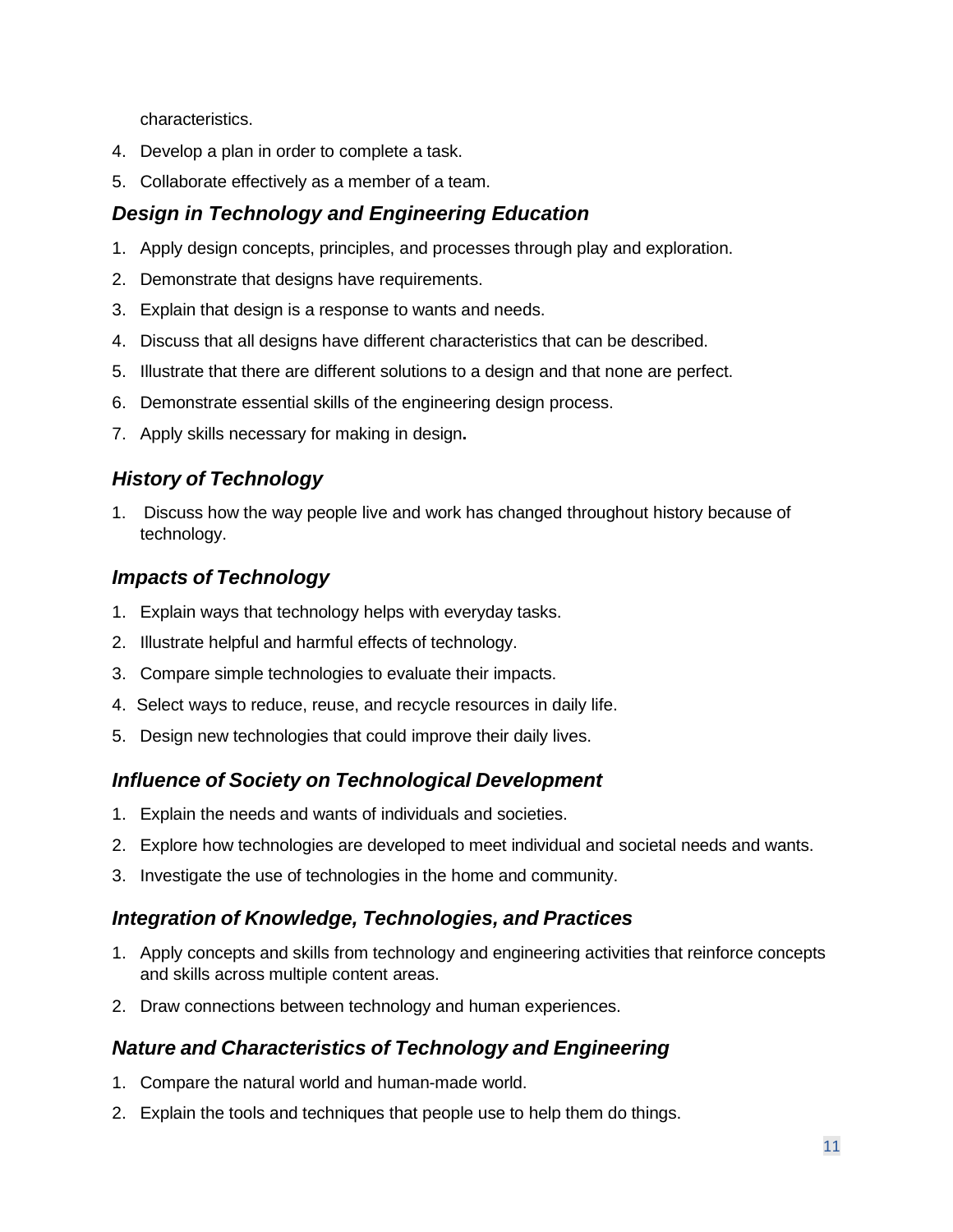- 3. Demonstrate that creating can be done by anyone.
- 4. Discuss the roles of scientists, engineers, technologists and others who work with technology.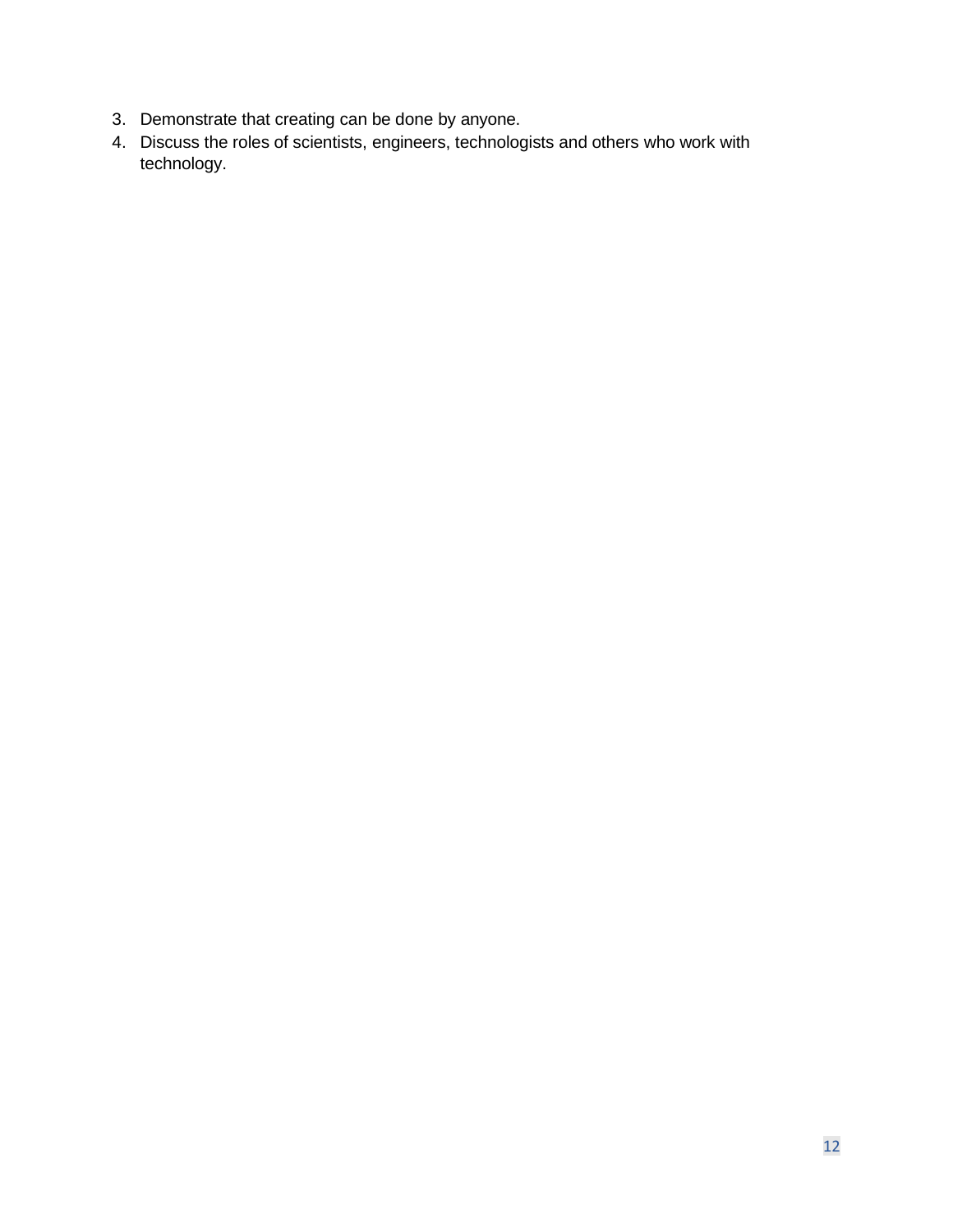# **Grades 3–5: Environment and Ecology ENVIRONMENTAL LITERACY AND SUSTAINABILITY**

#### *Decision-Making and Action Skills*

- 1. Identify, justify, and clarify their views on environmental issues and alternative ways to address them.
- 2. Evaluate whether action is needed in specific situations, using environmental, cultural/social, and economic criteria. They decide whether they should be involved in that action.
- 3. Use their research results to develop action strategies and design solutions at levels consistent with their maturity and preparation. As appropriate, they implement their plans.
- 4. Analyze the effects of design solutions, their own civic actions, and actions taken by other individuals and groups. They describe the short- and long-term effects of these actions and design solutions in terms of environmental, social, and economic consequences.

### *Personal and Civic Responsibility*

- 1. Explain the rights and responsibilities of community membership and their role in addressing environmental quality and sustainability.
- 2. Possess a realistic self-confidence in their effectiveness as community members to make changes in their community that address environmental quality and sustainability.
- and group actions and as appropriate, accept responsibility for their actions. 3. Describe the broad environmental, social, and economic consequences of their personal

### *Earth's Physical and Living Systems*

- 1. Describe the physical processes that shape Earth, including weather, climate, plate tectonics, and the hydrologic cycle. They explain how matter cycles and energy flows among the abiotic and biotic components of the environment. They describe how humans affect and are affected by Earth's physical systems.
- 2. Describe how living things, including humans, are dependent on their environment and are adapted to live in particular ecosystems under particular environmental conditions. They describe major interactions among organisms and populations of organisms and explain the importance of biodiversity to ecosystem health. They describe how humans affect and are affected by the biosphere.

## *AGRICULTURAL AND ENVIRONMENTAL SYSTEMS AND RESOURCES*

 **1. ANALYZE HOW LIVING ORGANISMS, INCLUDING HUMANS, AFFECT THE ENVIRONMENT IN WHICH THEY LIVE, AND HOW THEIR ENVIRONMENT AFFECTS THEM.** 

#### *Human Systems*

1. Explain ways that individual traits and group membership or affiliation influence perceptions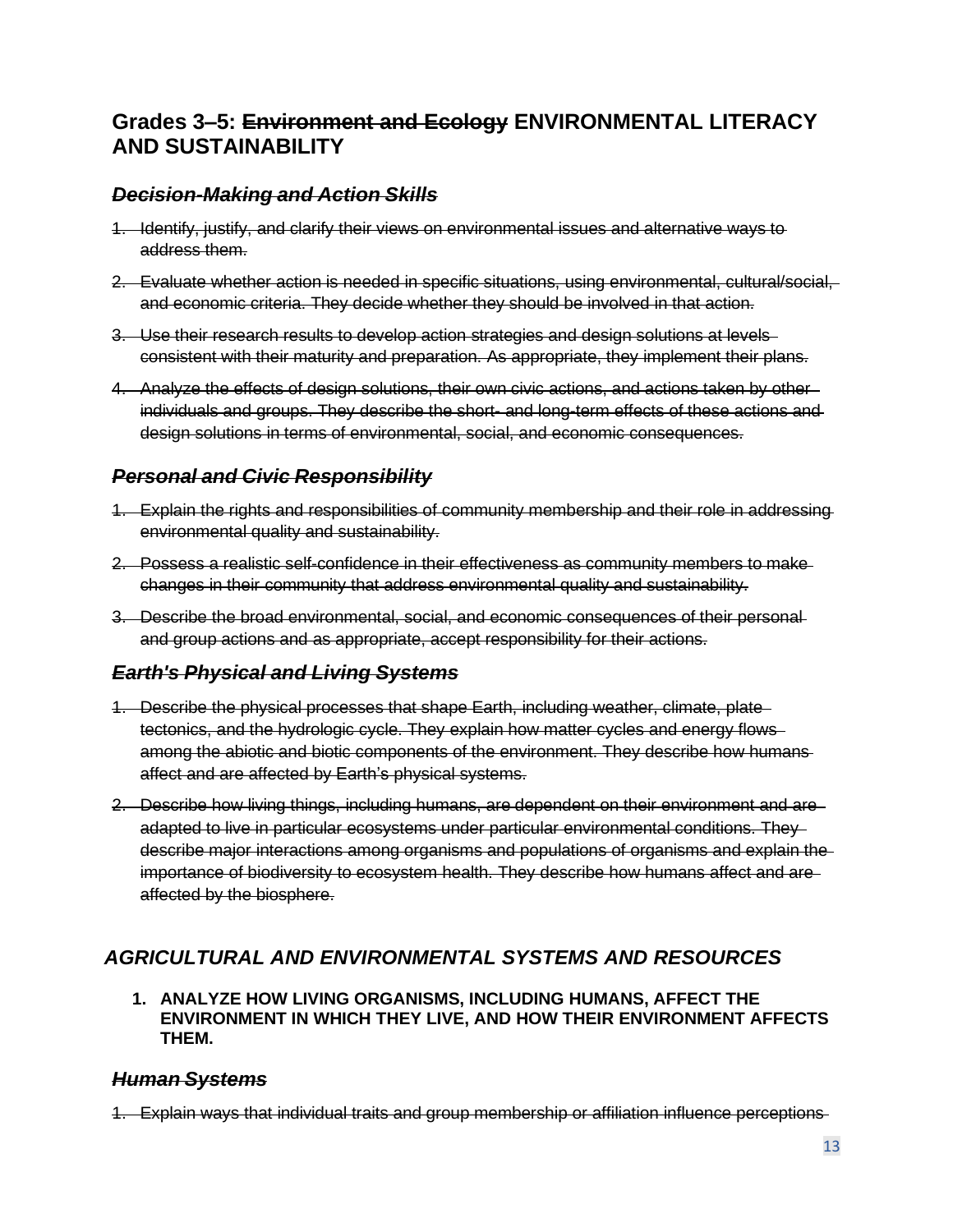of and actions toward the environment. They describe how their environmental beliefs and values are shaped by their community and the larger society. They compare their beliefs and values to those held by others in their community.

- 2. Describe examples of the interconnection between cultural perspectives and the environment.
- 3. Describe how political systems at varying scales account for, manage, and affect natural resources and environmental quality.
- 4. Describe how economic systems and economic decision-making influence natural resource use and management as well as environmental and human well-being.

#### **2. MAKE A CLAIM ABOUT THE ENVIRONMENTAL AND SOCIAL IMPACTS OF DESIGN SOLUTIONS AND CIVIC ACTIONS, INCLUDING THEIR OWN ACTIONS.**

## *Environment and Society ENVIRONMENTAL LITERACY SKILLS*

- 1. Describe human-caused changes that affect the immediate environment as well as other places, other people, and future times.
- 2. Explain that uneven geographic distribution of natural resources influences their use and perceived value.
- 3. Describe the meaning of "place" both close to home and around the world.
- **4.** Explain that human social systems are dynamic and that conflicts sometimes arise over differing and changing viewpoints about the environment and natural resource use and management.
- **1. INVESTIGATE HOW PERSPECTIVES OVER THE USE OF RESOURCES AND THE DEVELOPMENT OF TECHNOLOGY HAVE CHANGED OVER TIME AND RESULTED IN CONFLICT OVER THE DEVELOPMENT OF SOCIETIES AND NATIONS.**

#### *Skills for Analyzing and Investigating Environmental Issues*

- 1. Use primary and secondary sources of information and apply research and analytical skills to investigate environmental issues, beginning in their own community and region.
- 2. Apply their knowledge of ecological and human processes and systems to describe the short- and long- term consequences of selected environmental issues on sustainability.
- 3. Identify and develop action strategies, including design solutions, appropriate for addressing a range of environmental issues at community and regional levels. They describe how their action strategies and design solutions might impact environmental quality and other people now and in the future.
- 4. Demonstrate active listening, tolerance, adaptability, and openness as they work with others to gather a range of perspectives and information.
- **2. DEVELOP A MODEL TO DEMONSTRATE HOW LOCAL ENVIRONMENTAL ISSUES ARE CONNECTED TO LARGER LOCAL ENVIRONMENT AND HUMAN SYSTEMS.**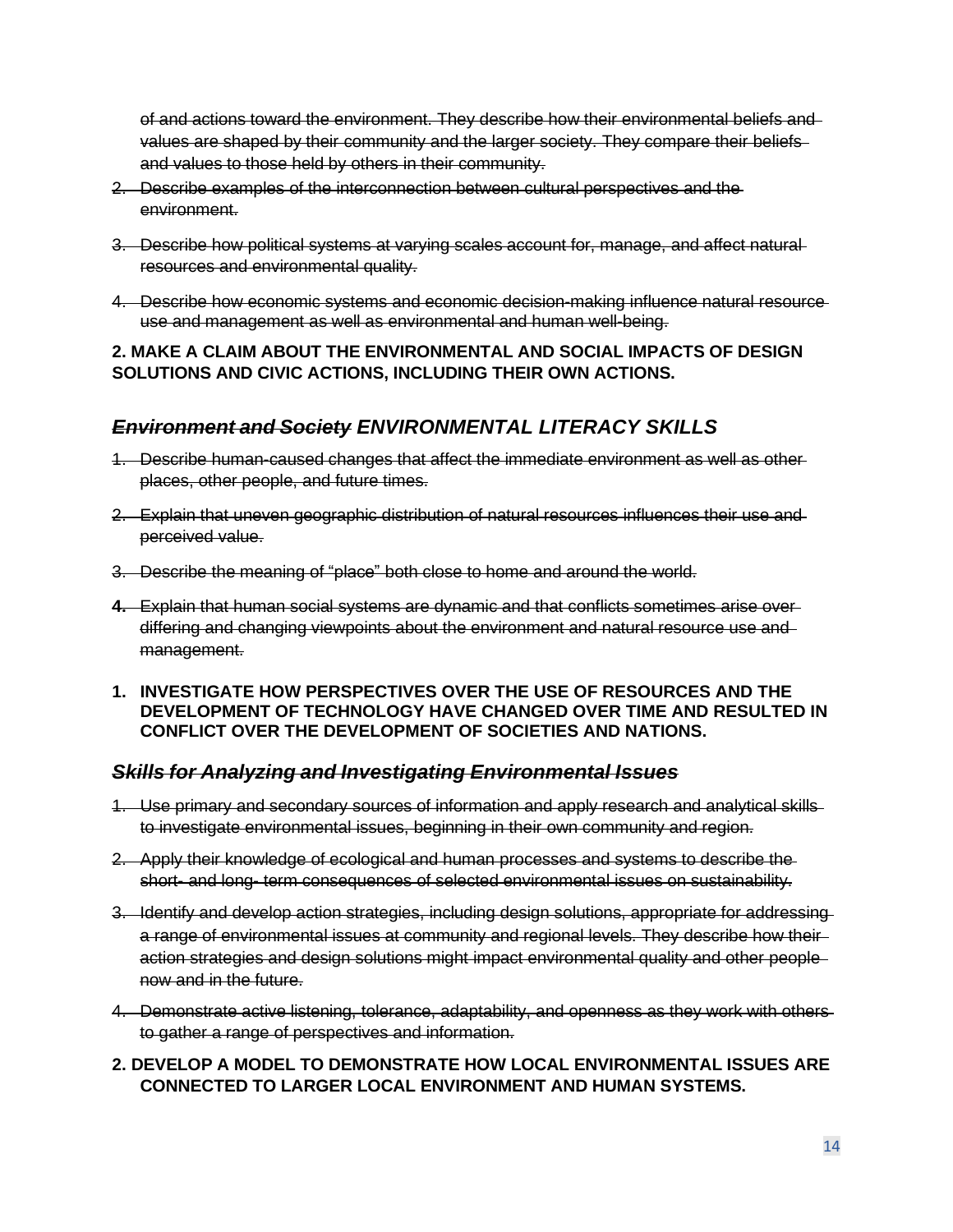## *SUSTAINABILITY AND STEWARDSHIP*

- **1. CRITIQUE WAYS THAT PEOPLE DEPEND ON AND CHANGE THE ENVIRONMENT.**
- **2. EXAMINE WAYS YOU INFLUENCE YOUR LOCAL ENVIRONMENT AND COMMUNITY BY COLLECTING AND DISPLAYING DATA.**
- **3. CONSTRUCT AN ARGUMENT TO SUPPORT WHETHER ACTION IS NEEDED ON A SELECTED ENVIRONMENTAL ISSUE AND PROPOSE POSSIBLE SOLUTIONS.**

# **Grades 3–5: Technology and Engineering**

# *Applying, Maintaining, and Assessing Technological Products and Systems*

- 1. Follow directions to complete a technological task.
- 2. Use appropriate symbols, numbers and words to communicate key ideas about technological products and systems.
- 3. Identify why a product or system is not working properly.
- 4. Examine information to assess the trade-offs of using a product or system.

## *Core Concepts of Technology and Engineering*

- 1. Describe how a subsystem is a system that operates as a part of another larger system.
- 2. Illustrate how, when parts of a system are missing, it may not work as planned.
- 3. Identify the resources needed to get a technical job done, such as people, materials, capital, tools, machines, knowledge, energy, and time.
- 4. Describe the properties of different materials.
- 5. Demonstrate how tools and machines extend human capabilities, such as holding, lifting, carrying, fastening, separating, and computing.
- 6. Describe requirements of designing or making a product or system.
- 7. Create a new product that improves someone's life.

## *Design in Technology and Engineering Education*

- 1. Illustrate that there are multiple approaches to design.
- 2. Demonstrate essential skills of the engineering design process.
- 3. Evaluate designs based on criteria, constraints, and standards.
- 4. Interpret how good design improves the human condition.
- 5. Apply universal principles and elements of design.
- 6. Evaluate the strengths and weaknesses of existing design solutions, including their own solutions.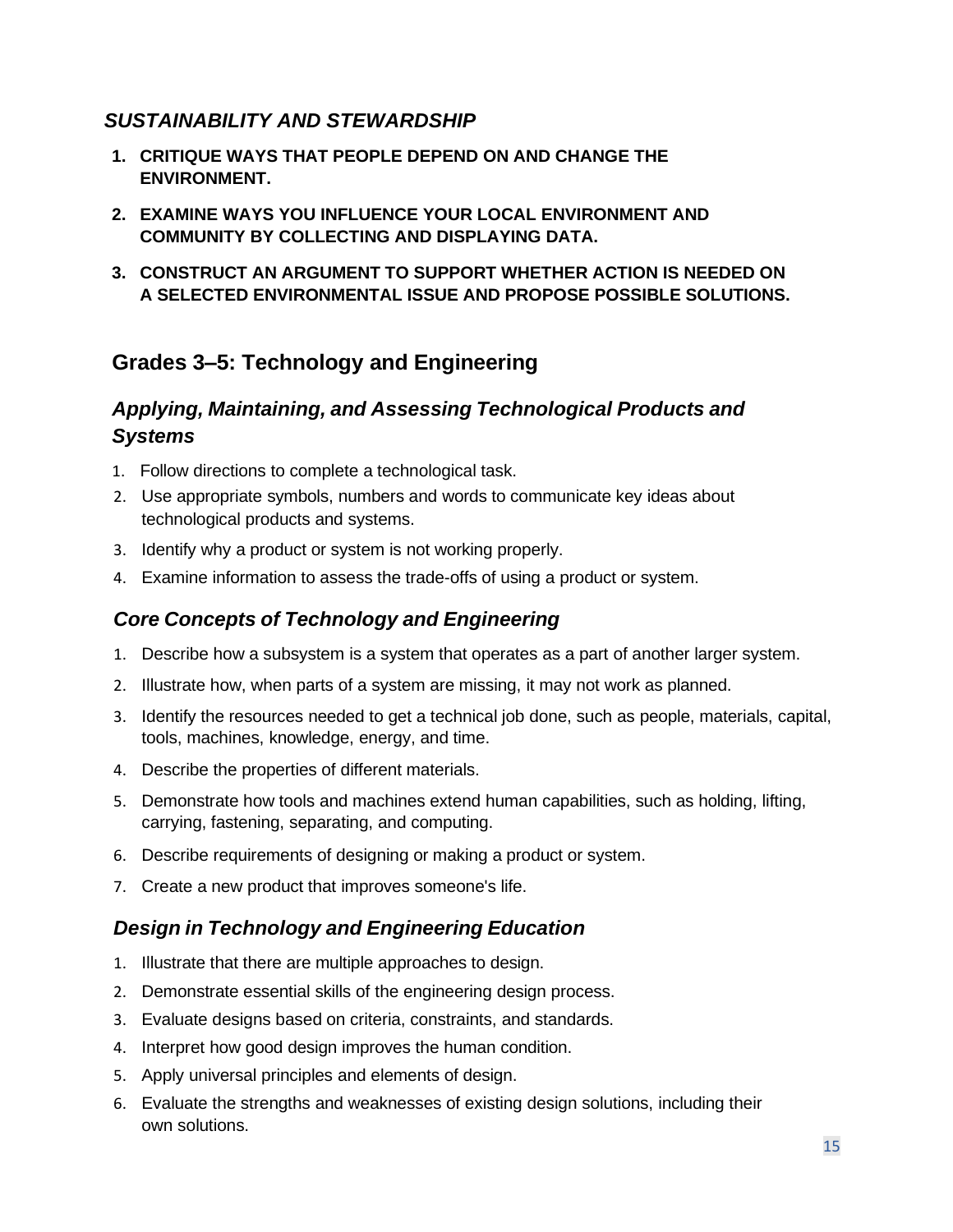- 7. Practice successful design skills.
- 8. Apply tools, techniques, and materials in a safe manner as part of the design process.

# *History of Technology*

 1. Create representations of the tools people made, how they cultivated to provide food, made clothing, and built shelters to protect themselves.

## *Impacts of Technology*

- 1. Describe the helpful and harmful effects of technology.
- 2. Judge technologies to determine the best one to use to complete a given task or meet a need.
- 3. Classify resources used to create technologies as either renewable or nonrenewable.
- 4. Explain why responsible use of technology requires sustainable management of resources.
- 5. Predict how certain aspects of their daily lives would be different without given technologies.

### *Influence of Society on Technological Development*

- 1. Determine factors that influence changes in a society's technological systems or infrastructure.
- 2. Explain how technologies are developed or adapted when individual or societal needs and wants change.

### *Integration of Knowledge, Technologies, and Practices*

- 1. Demonstrate how simple technologies are often combined to form more complex systems.
- 2. Explain how various relationships can exist between technology and engineering and other content areas.

## *Nature and Characteristics of Technology and Engineering*

- 1. Compare how things found in nature differ from things that are human-made, noting differences and similarities in how they are produced and used.
- 2. Describe the unique relationship between science and technology, and how the natural world can contribute to the human-made world to foster innovation.
- 3. Differentiate between the role of scientists, engineers, technologists, and others in creating and maintaining technological systems.
- 4. Design solutions by safely using tools, materials, and skills.
- 5. Explain how solutions to problems are shaped by economic, political, and cultural forces.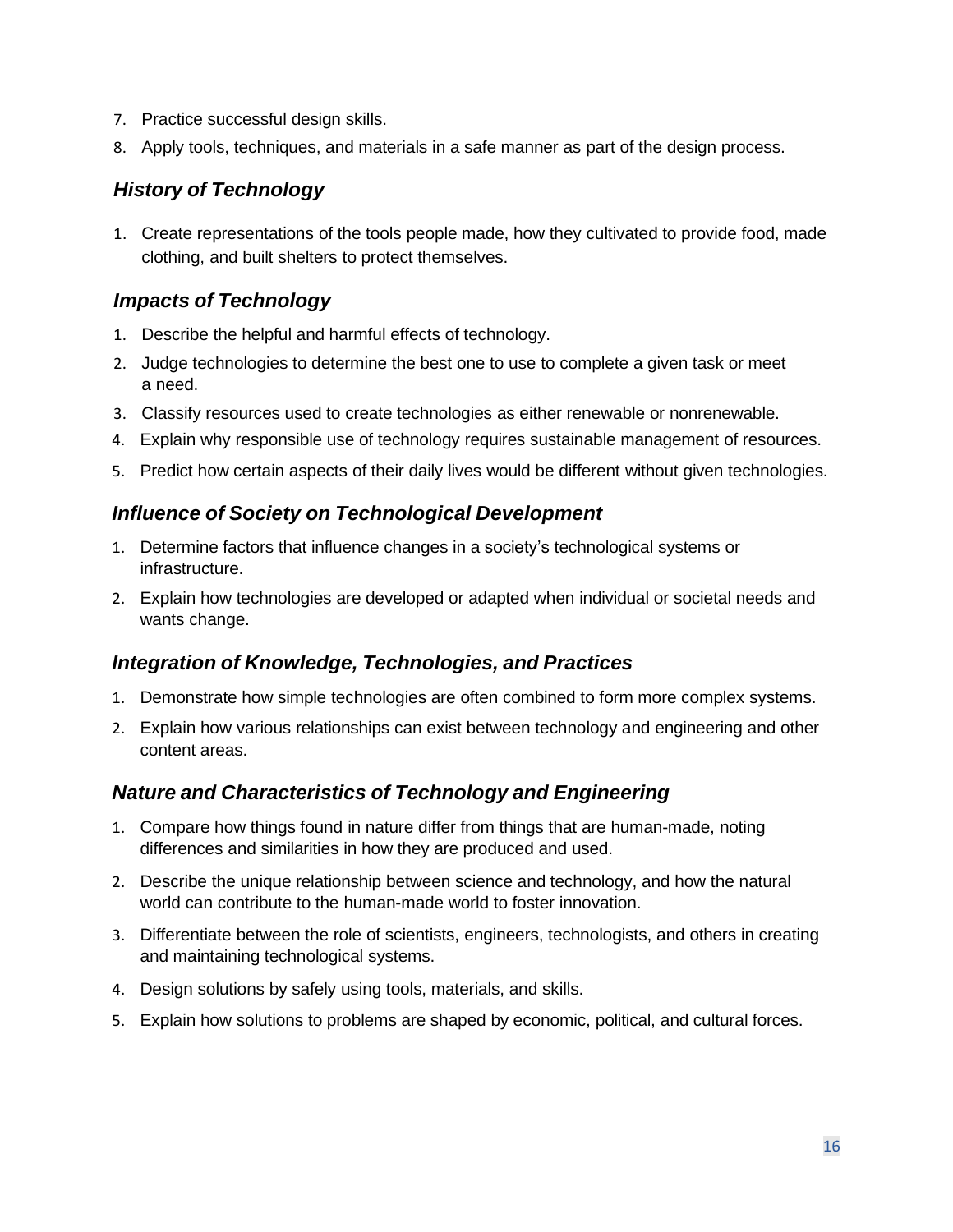# Pennsylvania Integrated Standards for Science, Environment and Ecology (Grades 6–12)

# **Standards for Grades 6–[83](#page-16-0)[4](#page-16-1)**

# **Physical Science**

## *Structure and Properties of Matter*

- 1. Develop models to describe the atomic composition of simple molecules and extended structures
- 2. Gather and make sense of information to describe how synthetic materials come from natural resources and impact society.
- 3. Develop a model that predicts and describes changes in the particle motion, temperature and state of a pure substance when thermal energy is added or removed.

## *Chemical Reactions*

- 1. Analyze and interpret data on the properties of substances before and after the substances interact to determine if a chemical reaction has occurred.
- 2. Develop and use a model to describe how the total number of atoms does not change in a chemical reaction and thus mass is conserved.
- 3. Undertake a design project to construct, test, and modify a device that either releases or absorbs thermal energy by chemical processes.\*

## *Forces and Interactions*

1. Apply Newton's Third Law to design a solution to a problem involving the motion of two colliding objects.\*

<span id="page-16-1"></span><span id="page-16-0"></span>

 Standards. (2019). *ISTE standards for students; International Technology and Engineering Educators Association (ITEEA) (2020); literacy: The role of technology and engineering in STEM education. National Council for Agricultural Education. (2015);*  <sup>3</sup> The asterisk (\*) indicates that the Performance Expectation is integrating Engineering Design.<br><sup>4</sup> The language of the standards is adapted, informed by or taken from the: National Research Council. (2012). A framework *K-12 science education: Practices, crosscutting concepts, and core ideas*. North American Association for Environmental Education (2019) *K–12 environmental education: Guidelines for excellence;* International Society for Technology in Education *NGSS Lead States. (2013). Next generation science standards: For states, by states; Standards for technological and engineering International Society for Technology in Education. (2019). ISTE Standards for students. Agriculture, food and natural resources (AFNR) career cluster content standards; Pennsylvania State Board of Education. (2002). Academic standards for science and technology; Pennsylvania Department of Education. (2002). Safety guidelines for elementary and technology education teachers; Pennsylvania Department of Education. (n.d.). Pennsylvania career ready skills continuum; Standards for Technological and Engineering Literacy. (2020); Pennsylvania Association for Environmental Educators. (September 2015). Pennsylvania environmental literacy plan Pennsylvania State Board of Education. (2002). Academic standards for environment and ecology. North American Association for Environmental Education. (2014). State environmental literacy plans: 2014 status report.*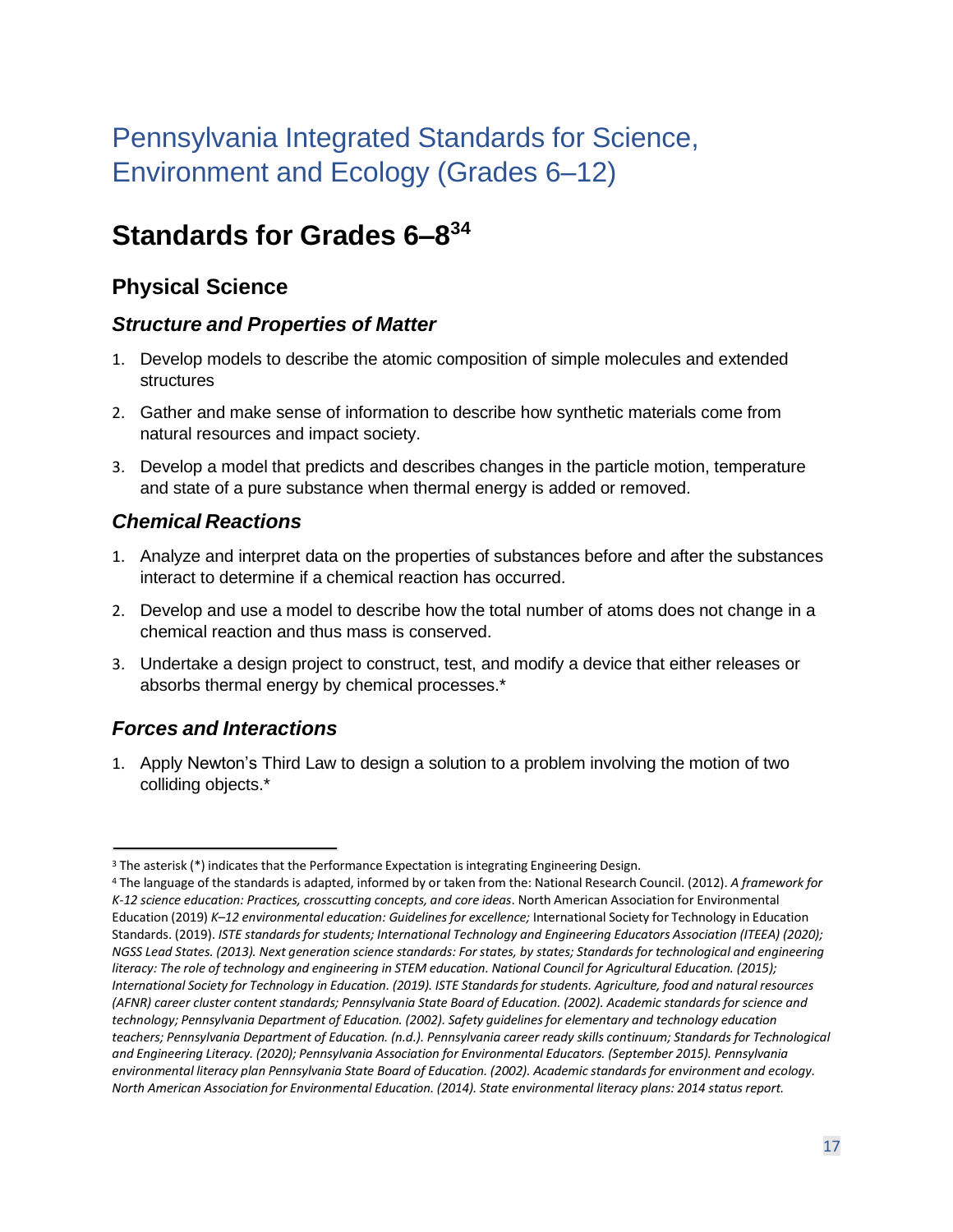- 2. Plan an investigation to provide evidence that the change in an object's motion depends on the sum of the forces on the object and the mass of the object.
- 3. Ask questions about data to determine the factors that affect the strength of electric and magnetic forces.
- 4. Construct and present arguments using evidence to support the claim that gravitational interactions are attractive and depend on the masses of interacting objects.
- 5. Conduct an investigation and evaluate the experimental design to provide evidence that fields exist between objects exerting forces on each other even though the objects are not in contact.

## *Energy*

- 1. Construct and interpret graphical displays of data to describe the relationships of kinetic energy to the mass and speed of an object.
- 1. Develop a model to describe that when the arrangement of objects interacting at a distance changes, different amounts of potential energy are stored in the system.
- 2. Apply scientific principles to design, construct, and test a device that either minimizes or maximizes thermal energy transfer.\*
- of matter, the mass, and the change in the average kinetic energy of the particles as 3. Plan an investigation to determine the relationships among the energy transferred, the type measured by the temperature of the sample.
- 4. Construct, use, and present arguments to support the claim that when the kinetic energy of an object changes, energy is transferred to or from the object.

## *Waves and Electromagnetic Radiation*

- 1. Use mathematical representations to describe a simple model for waves that includes how the amplitude of a wave is related to the energy in a wave.
- 2. Develop and use a model to describe how waves are reflected, absorbed, or transmitted through various materials.
- 3. Integrate qualitative scientific and technical information to support the claim that digitized signals are a more reliable way to encode and transmit information than analog signals.

# **Life Science**

## *Structure, Function, and Information Processing*

- 1. Conduct an investigation to provide evidence that living things are made of cells, either one cell or many different numbers and types of cells.
- 2. Develop and use a model to describe the function of a cell as a whole and the ways that parts of cells contribute to the function.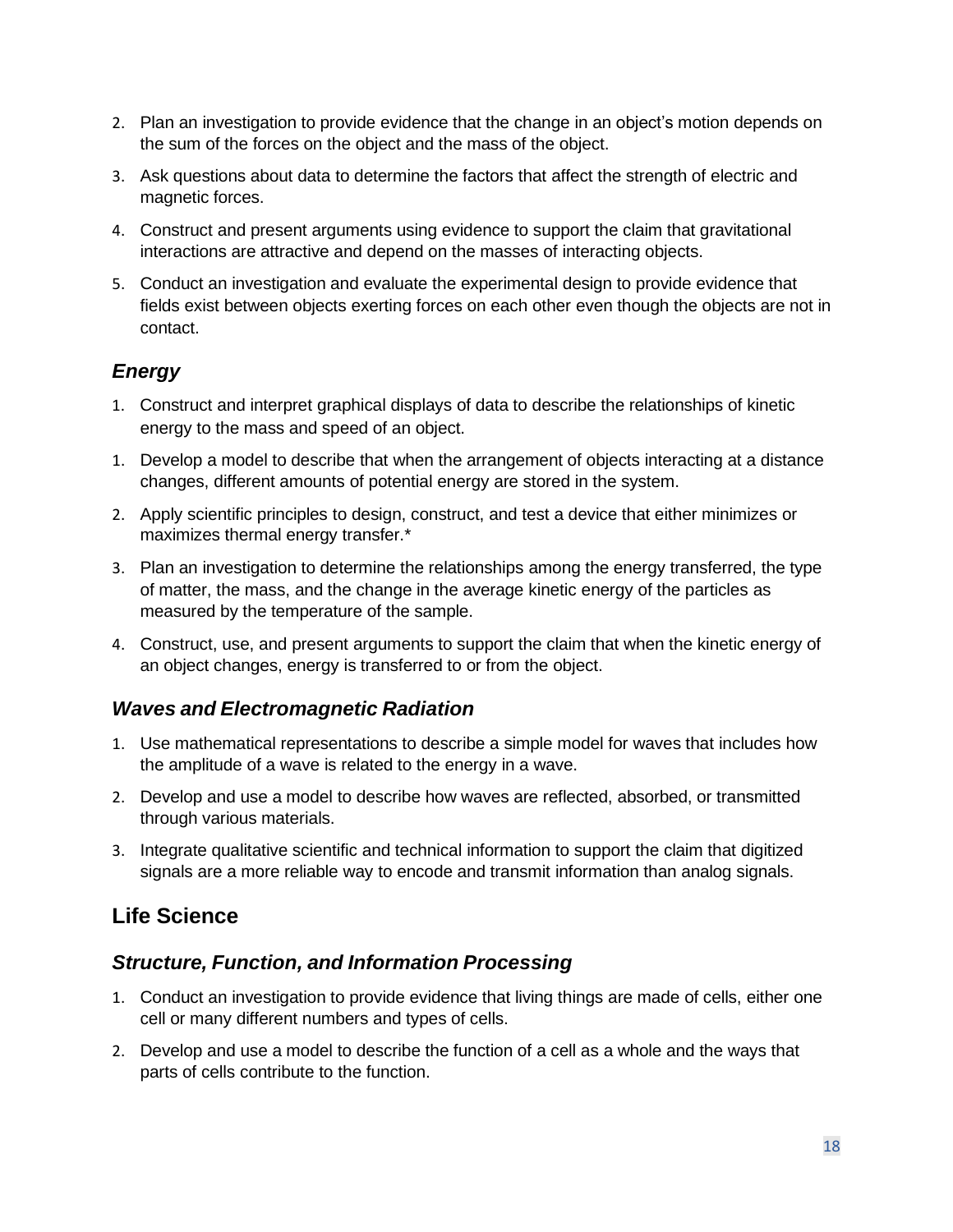- 3. Use arguments supported by evidence for how the body is a system of interacting subsystems composed of groups of cells.
- 4. Gather and synthesize information about how sensory receptors respond to stimuli by sending messages to the brain for immediate behavior or storage as memories.

#### *Matter and Energy in Organisms and Ecosystems*

- 1. Construct a scientific explanation based on evidence for the role of photosynthesis in the cycling of matter and flow of energy into and out of organisms.
- 2. Develop a model to describe how food is rearranged through chemical reactions forming new molecules that support growth and/or release energy as this matter moves through an organism.
- 3. Analyze and interpret data to provide evidence for the effects of resource availability on organisms and populations of organisms in an ecosystem.
- 4. Develop a model to describe the cycling of matter and flow of energy among living and nonliving parts of an ecosystem.
- 5. Construct an argument supported by empirical evidence that changes to physical or biological components of an ecosystem affect populations.

#### *Interdependent Relationships in Ecosystems*

- 1. Construct an explanation that predicts patterns of interactions among organisms across multiple ecosystems.
- 2. Evaluate competing design solutions for maintaining biodiversity and ecosystem services.\*

### *Growth, Development, and Reproduction of Organisms*

- 1. Use arguments based on empirical evidence and scientific reasoning to support an explanation for how characteristic animal behaviors and specialized plant structures affect the probability of successful reproduction of animals and plants, respectively.
- 2. Construct a scientific explanation based on evidence for how environmental and genetic factors influence the growth of organisms.
- 3. Develop and use a model to describe why structural changes to genes (mutations) located on chromosomes may affect proteins and may result in harmful, beneficial, or neutral effects to the structure and function of the organism.
- 4. Develop and use a model to describe why asexual reproduction results in offspring with identical genetic information and sexual reproduction results in offspring with genetic variation.
- 5. Gather and synthesize information about the technologies that have changed the way humans influence the inheritance of desired traits in organisms.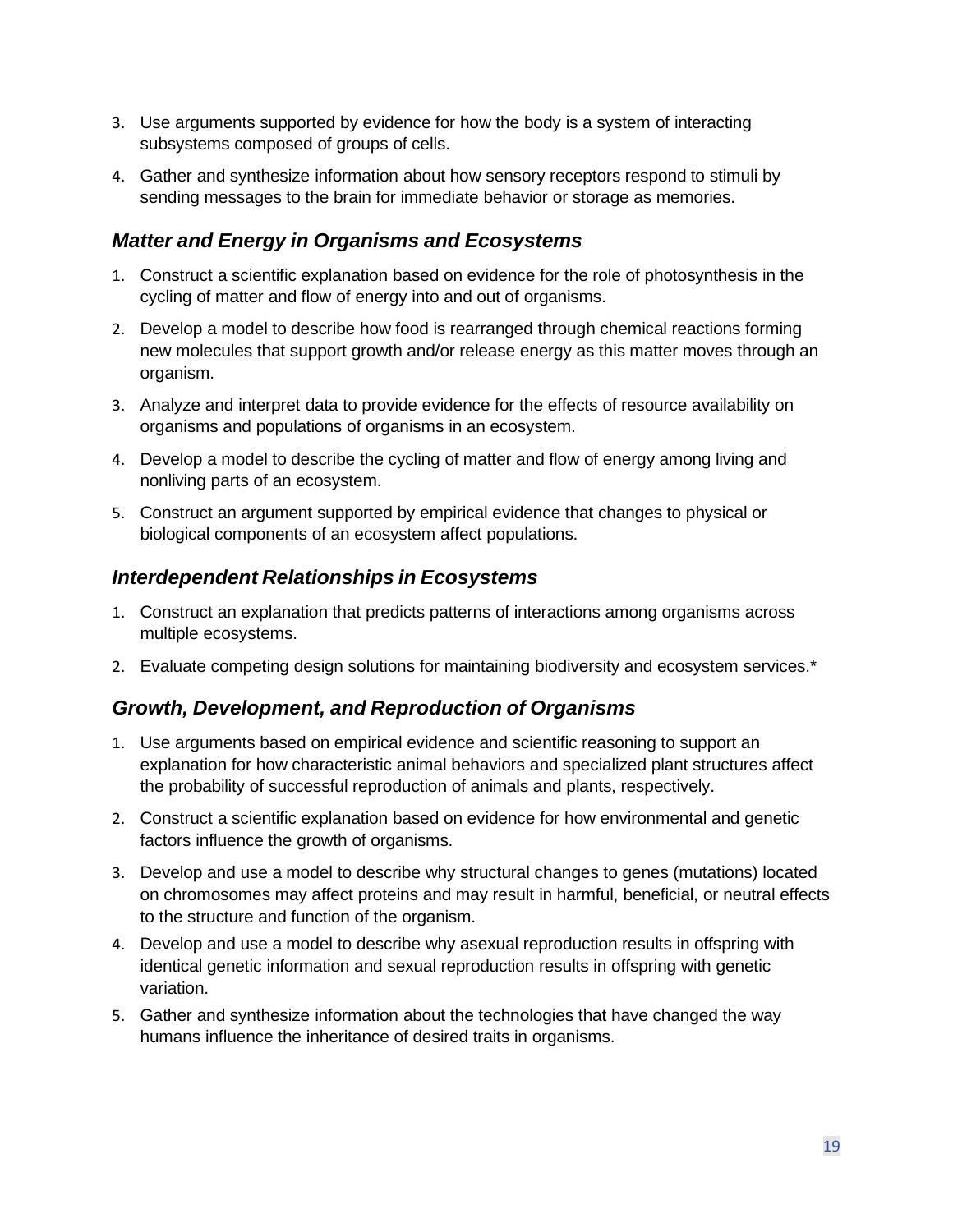# *Natural Selection and Adaptations*

- 1. Analyze and interpret data for patterns in the fossil record that document the existence, diversity, extinction, and change of life forms throughout the history of life on Earth under the assumption that natural laws operate today as in the past.
- 2. Apply scientific ideas to construct an explanation for anatomical similarities and differences among modern organisms and between modern and fossil organisms to infer evolutionary relationships.
- 3. Analyze displays of pictorial data to compare patterns of similarities in embryological development **ANATOMICAL STRUCTURES** across multiple species to identify relationships not evident in the fully formed anatomy.
- 4. Construct an explanation based on evidence that describes how genetic variations of traits in a population increase some individuals' probability of surviving and reproducing in a specific environment.
- 5. Use mathematical representations to support explanations of how natural selection may lead to increases and decreases of specific traits in populations over time.

# **Earth and Space Science**

# *Space Systems*

- 1. Develop and use a model of the Earth-sun-moon system to describe the cyclic patterns of lunar phases, eclipses of the sun and moon, and seasons.
- 2. Develop and use a model to describe the role of gravity in the motion within galaxies and the solar system.
- 3. Analyze and interpret data to determine scale properties of objects in the solar system.

# *History of Earth*

- 1. Construct a scientific explanation based on evidence from rock strata for how the geologic time scale is used to organize Earth's 4.6-billion-year-old history.
- 2. Construct an explanation based on evidence for how geoscience processes have changed Earth's surface at varying time and spatial scales.
- 3. Analyze and interpret data on the distribution of fossils and rocks, continental shapes, and seafloor structures to provide evidence of past plate motions.

# *Earth's Systems*

- 1. Develop a model to describe the cycling of Earth's materials and the flow of energy that drives this process.
- 2. Develop a model to describe the cycling of water through Earth's systems driven by energy from the sun and the force of gravity.
- 3. Construct a scientific explanation based on evidence for how the uneven distributions of Earth's mineral, energy, and groundwater resources are the result of past and current geoscience processes.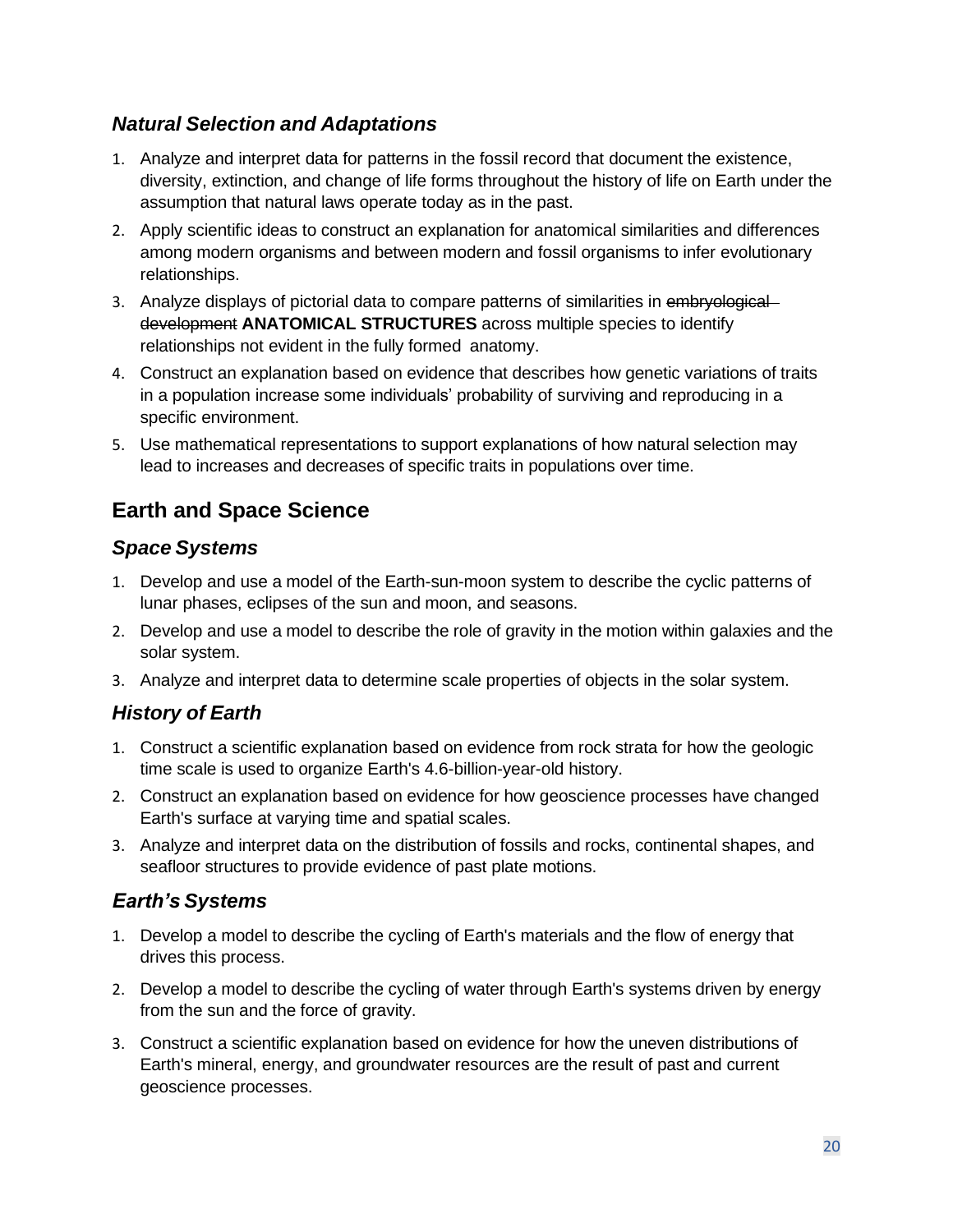## *Weather and Climate*

- 1. Collect data to provide evidence for how the motion and complex interactions of air masses result in changes in weather conditions.
- 2. Develop and use a model to describe how unequal heating and rotation of the Earth cause patterns of atmospheric and oceanic circulation that determine regional climates.
- 3. Ask questions to clarify evidence of the factors that have caused the rise in global temperatures over the past century.

## *Human Impacts*

- 1. Analyze and interpret data on natural hazards to forecast future catastrophic events and inform the development of technologies to mitigate their effects.
- 2. Apply scientific principles to design a method for monitoring and minimizing human impact on the environment.\*
- 3. Construct an argument supported by evidence for how increases in human population and per capita consumption of natural resources impact Earth's systems.

# **Engineering, Technology, and Applications of Science**

# *Engineering Design (Define Problems, Develop Solutions and Improve Designs)*

- 1. Define the criteria and constraints of a design problem with sufficient precision to ensure a successful solution, taking into account relevant scientific principles and potential impacts on people and the natural environment that may limit possible solutions.
- 2. Evaluate competing design solutions using a systematic process to determine how well they meet the criteria and constraints of the problem.
- solution to better meet the criteria for success. 3. Analyze data from tests to determine similarities and differences among several design solutions to identify the best characteristics of each that can be combined into a new
- 4. Develop a model to generate data for iterative testing and modification of a proposed object, tool, or process such that an optimal design can be achieved.

# **ENVIRONMENTAL LITERACY AND SUSTAINABILITY**

## *AGRICULTURAL AND ENVIRONMENTAL SYSTEMS AND RESOURCES*

### *AGRICULTURAL SYSTEMS*

 **1. DEVELOP A MODEL TO DESCRIBE HOW AGRICULTURAL AND FOOD SYSTEMS FUNCTION, INCLUDING THE SUSTAINABLE USE OF NATURAL RESOURCES AND THE PRODUCTION, PROCESSING, AND MANAGEMENT OF FOOD, FIBER, AND ENERGY.**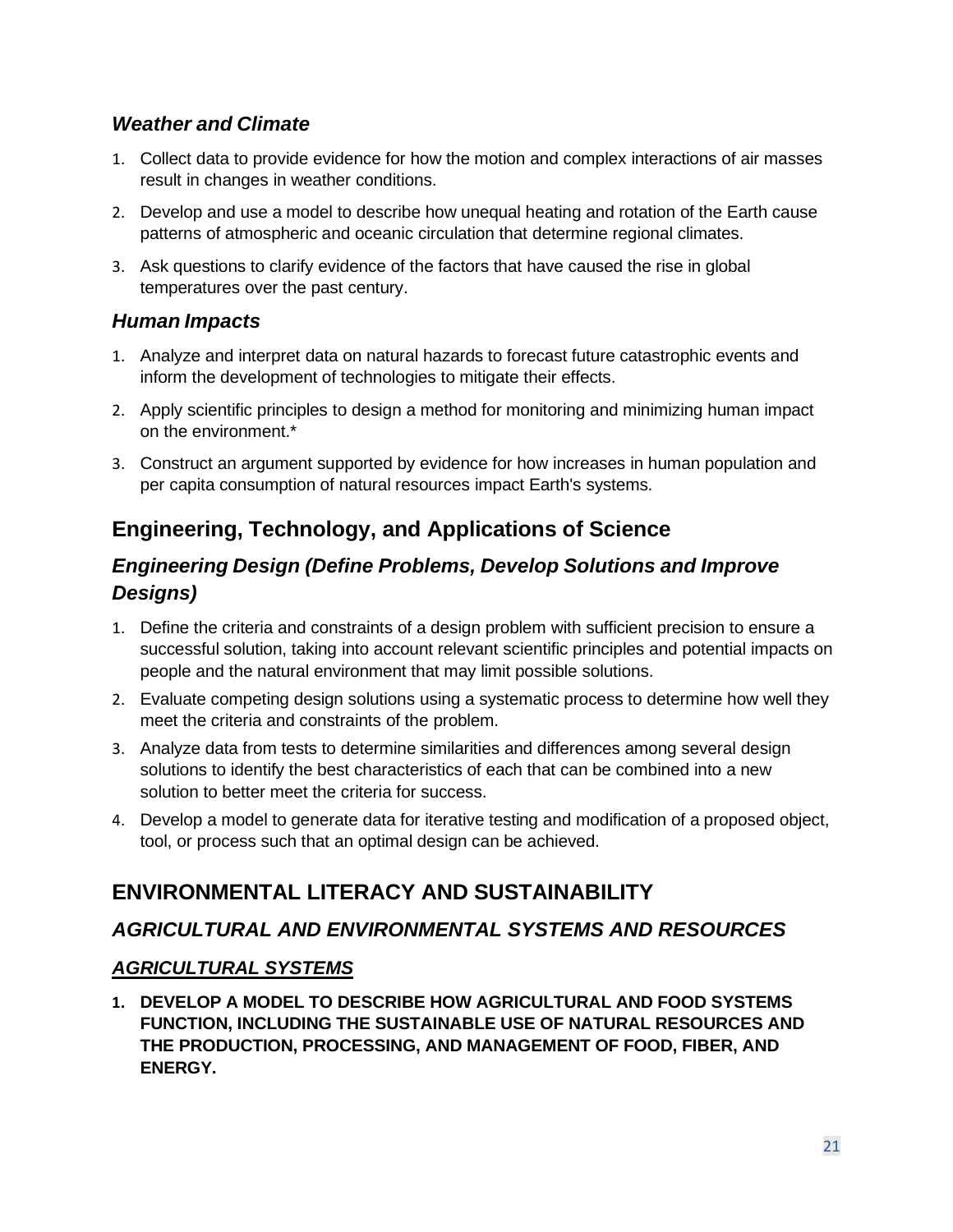### *ENVIRONMENT & SOCIETY*

 **1. ANALYZE AND INTERPRET DATA ABOUT HOW DIFFERENT SOCIETIES (ECONOMIC AND SOCIAL SYSTEMS) AND CULTURES USE AND MANAGE NATURAL RESOURCES DIFFERENTLY.** 

#### *WATERSHEDS AND WETLANDS*

 **1. DEVELOP A MODEL TO DESCRIBE HOW WATERSHEDS AND WETLANDS FUNCTION AS SYSTEMS, INCLUDING THE ROLES AND FUNCTIONS THEY SERVE.** 

## *ENVIRONMENTAL LITERACY SKILLS*

#### *INVESTIGATING ENVIRONMENTAL ISSUES*

 **1. GATHER, READ, AND SYNTHESIZE INFORMATION FROM MULTIPLE SOURCES TO INVESTIGATE HOW PENNSYLVANIA ENVIRONMENTAL ISSUES AFFECT PENNSYLVANIA'S HUMAN AND NATURAL SYSTEMS.**

#### *ENVIRONMENTAL EXPERIENCES*

 **1. COLLECT, ANALYZE, AND INTERPRET ENVIRONMENTAL DATA TO DESCRIBE A LOCAL ENVIRONMENT.** 

### *EVALUATING SOLUTIONS*

 **1. OBTAIN AND COMMUNICATE INFORMATION ON HOW INTEGRATED PEST MANAGEMENT COULD IMPROVE INDOOR AND OUTDOOR ENVIRONMENTS.** 

### *SUSTAINABILITY AND STEWARDSHIP*

#### *ENVIRONMENTAL SUSTAINABILITY*

 **1. OBTAIN AND COMMUNICATE INFORMATION TO DESCRIBE HOW BEST MANAGEMENT PRACTICES AND ENVIRONMENTAL LAWS ARE DESIGNED TO ACHIEVE ENVIRONMENTAL SUSTAINABILITY.** 

#### *ENVIRONMENTAL STEWARDSHIP*

 **1. DESIGN A SOLUTION TO AN ENVIRONMENTAL ISSUE IN WHICH INDIVIDUALS AND SOCIETIES CAN ENGAGE AS STEWARDS OF THE ENVIRONMENT.**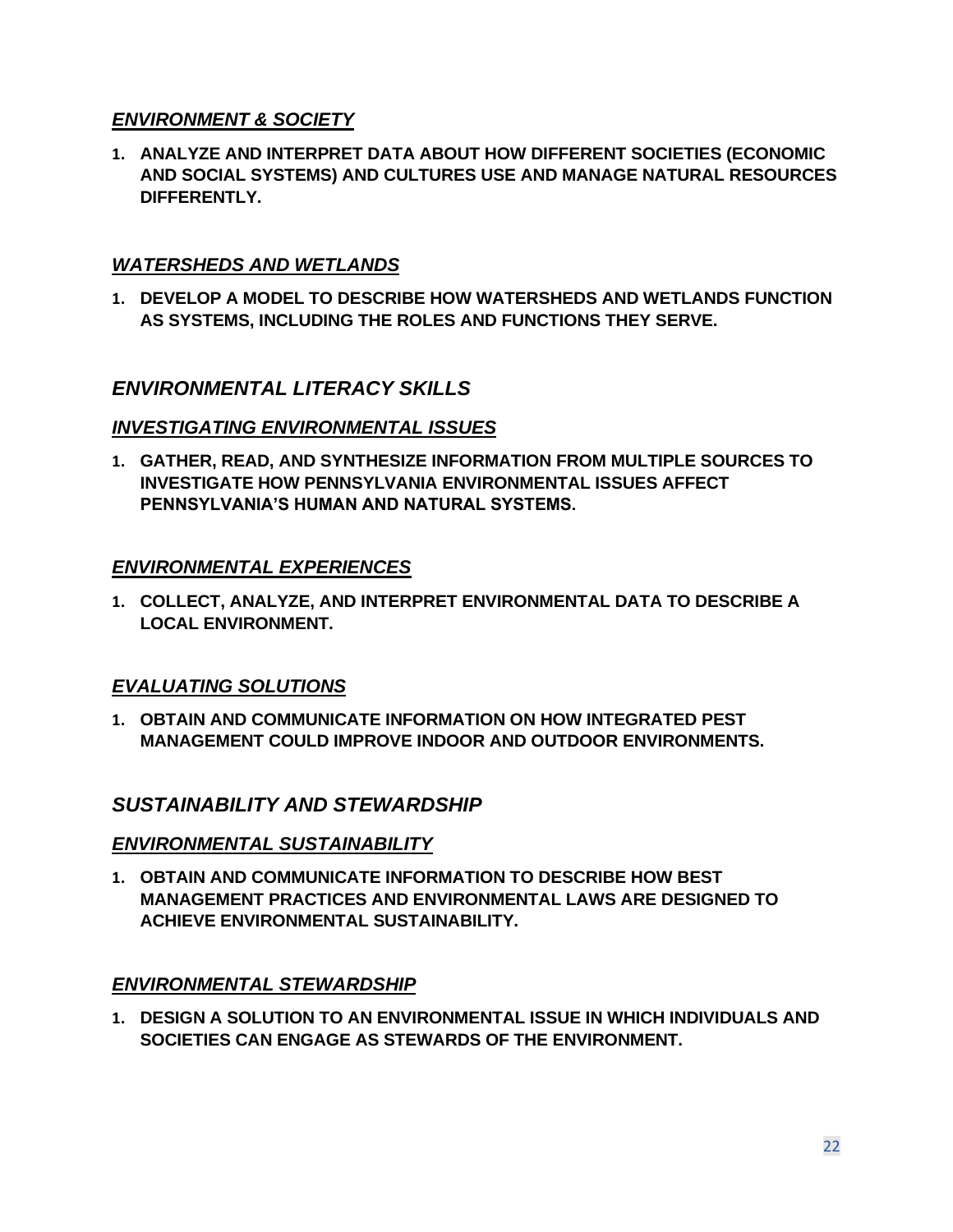## *ENVIRONMENTAL JUSTICE*

 **CONDITIONS AND THEIR IMPLICATIONS ON ENVIRONMENTAL JUSTICE AND 1. CONSTRUCT AN EXPLANATION THAT DESCRIBES REGIONAL ENVIRONMENTAL SOCIAL EQUITY.**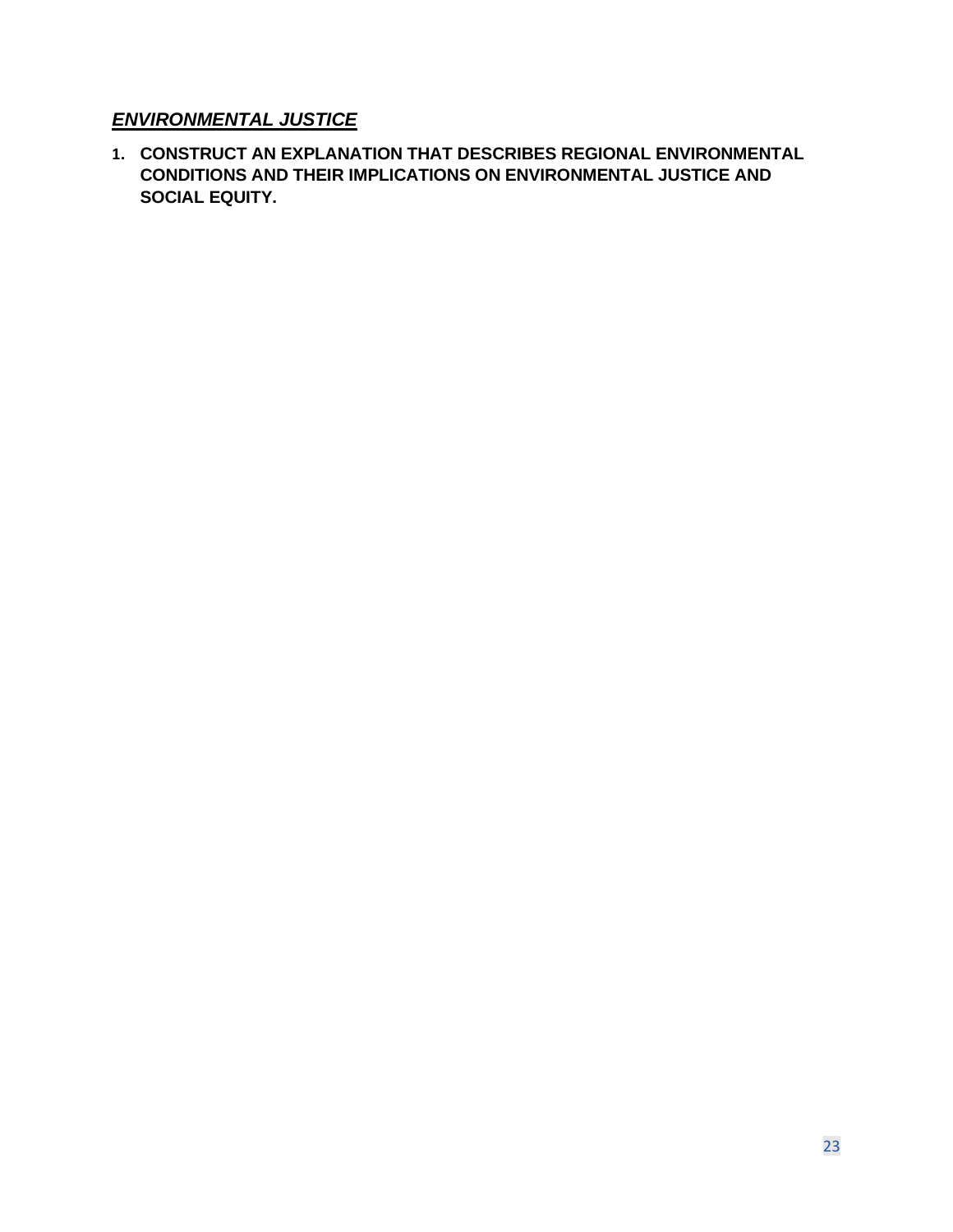# **Standards for Grades 9–1[25](#page-23-0) [6](#page-23-1)**

# **Physical Science**

## *Structure and Properties of Matter*

- 1. Use the periodic table as a model to predict the relative properties of elements based on the patterns of electrons in the outermost energy level of atoms.
- 2. Plan and conduct an investigation to gather evidence to compare the structure of substances at the bulk scale to infer the strength of electrical forces between particles.
- the energy released during the processes of fission, fusion, and radioactive decay. 3. Develop models to illustrate the changes in the composition of the nucleus of the atom and
- 4. Communicate scientific and technical information about why the molecular-level structure is important in the functioning of designed materials.\*

## *Chemical Reactions*

- 1. Construct and revise an explanation for the outcome of a simple chemical reaction based on the outermost electron states of atoms, trends in the periodic table, and knowledge of the patterns of chemical properties.
- 2. Develop a model to illustrate that the release or absorption of energy from a chemical reaction system depends upon the changes in total bond energy.
- 3. Apply scientific principles and evidence to provide an explanation about the effects of changing the temperature or concentration of the reacting particles on the rate at which a reaction occurs.
- 4. Refine the design of a chemical system by specifying a change in conditions that would produce increased amounts of products at equilibrium.\*

<span id="page-23-1"></span>

<span id="page-23-0"></span> Standards. (2019). *ISTE standards for students; International Technology and Engineering Educators Association (ITEEA) (2020); literacy: The role of technology and engineering in STEM education. National Council for Agricultural Education. (2015);*  <sup>5</sup> The asterisk (\*) indicates that the Performance Expectation is integrating Engineering Design.<br><sup>6</sup> The language of the standards is adapted, informed by or taken from the: National Research Council. (2012). A framework *K-12 science education: Practices, crosscutting concepts, and core ideas*. North American Association for Environmental Education (2019) *K–12 environmental education: Guidelines for excellence;* International Society for Technology in Education *NGSS Lead States. (2013). Next generation science standards: For states, by states; Standards for technological and engineering International Society for Technology in Education. (2019). ISTE Standards for students. Agriculture, food and natural resources (AFNR) career cluster content standards; Pennsylvania State Board of Education. (2002). Academic standards for science and technology; Pennsylvania Department of Education. (2002). Safety guidelines for elementary and technology education teachers; Pennsylvania Department of Education. (n.d.). Pennsylvania career ready skills continuum; Standards for Technological and Engineering Literacy. (2020); Pennsylvania Association for Environmental Educators. (September 2015). Pennsylvania environmental literacy plan Pennsylvania State Board of Education. (2002). Academic standards for environment and ecology. North American Association for Environmental Education. (2014). State environmental literacy plans: 2014 status report.*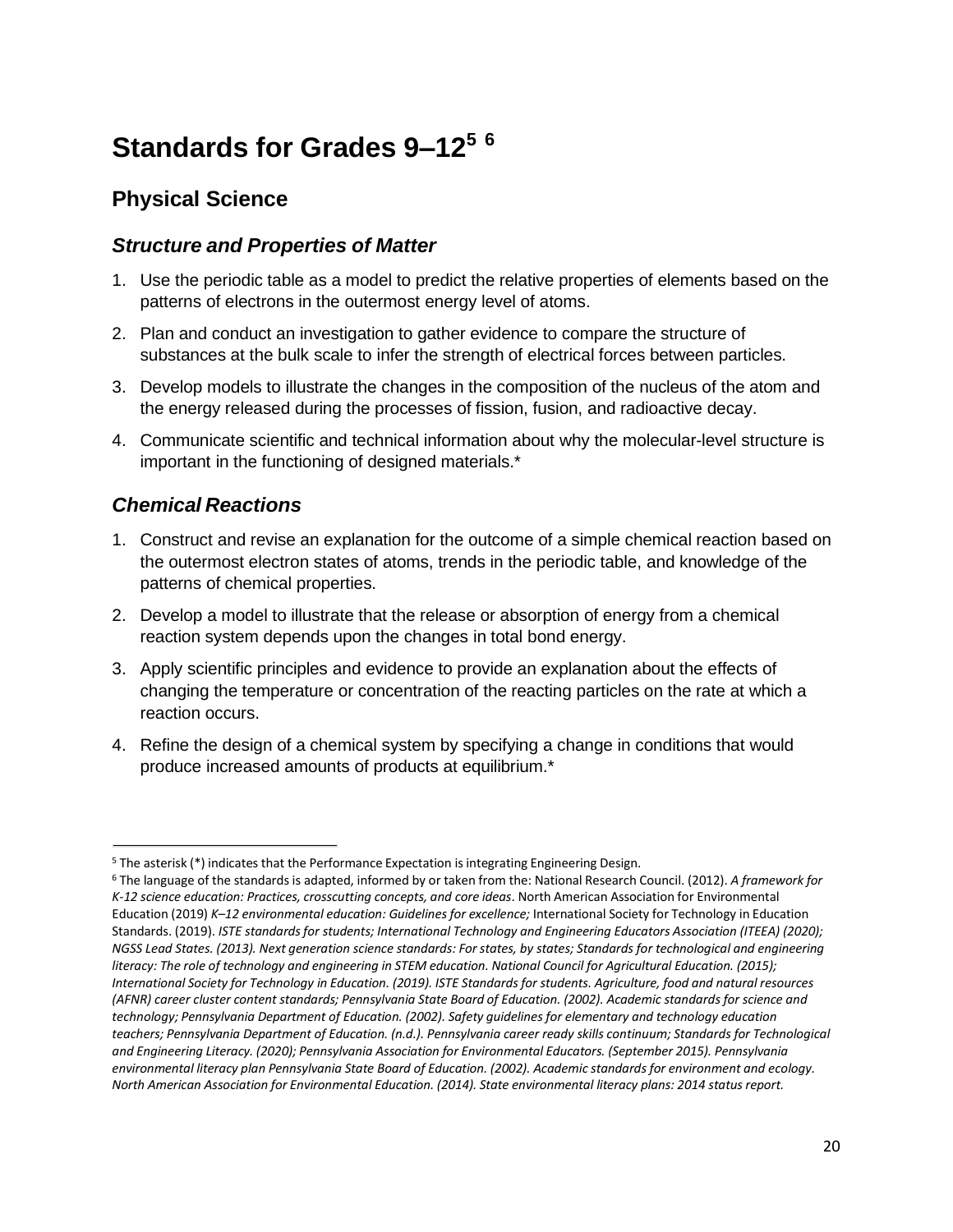5. Use mathematical representations to support the claim that atoms, and therefore mass, are conserved during a chemical reaction.

### *Forces and Interactions*

- 1. Analyze data to support the claim that Newton's second law of motion describes the mathematical relationship among the net force on a macroscopic object, its mass, and its acceleration.
- 2. Use mathematical representations to support the claim that the total momentum of a system of objects is conserved when there is no net force on the system.
- 3. Apply scientific and engineering ideas to design, evaluate and refine a device that minimizes the force on a macroscopic object during a collision.\*
- 4. Use mathematical representations of Newton's Law of Gravitation and Coulomb's Law to describe and predict the gravitational and electrostatic forces between objects.
- 5. Plan and conduct an investigation to provide evidence that an electric current can produce a magnetic field and that a changing magnetic field can produce an electric current.

# *Energy*

- 1. Create a computational model to calculate the change in the energy of one component in a system when the change in energy of the other component(s) and energy flows in and out of the system are known.
- 2. Develop and use models to illustrate that energy at the macroscopic scale can be accounted for as a combination of energy associated with the motions of particles (objects) and energy associated with the relative positions of particles (objects).
- energy into another form of energy.\* 3. Design, build and refine a device that works within given constraints to convert one form of
- 4. Plan and conduct an investigation to provide evidence that the transfer of thermal energy when two components of different temperature are combined within a closed system results in a more uniform energy distribution among the components in the system (second law of thermodynamics).
- 5. Develop and use a model of two objects interacting through electric or magnetic fields to illustrate the forces between objects and the changes in energy of the objects due to the interaction.

## *Waves and Electromagnetic Radiation*

- 1. Use mathematical representations to support a claim regarding relationships among the frequency, wavelength, and speed of waves traveling in various media.
- 2. Evaluate questions about the advantages of using digital transmission and storage of information.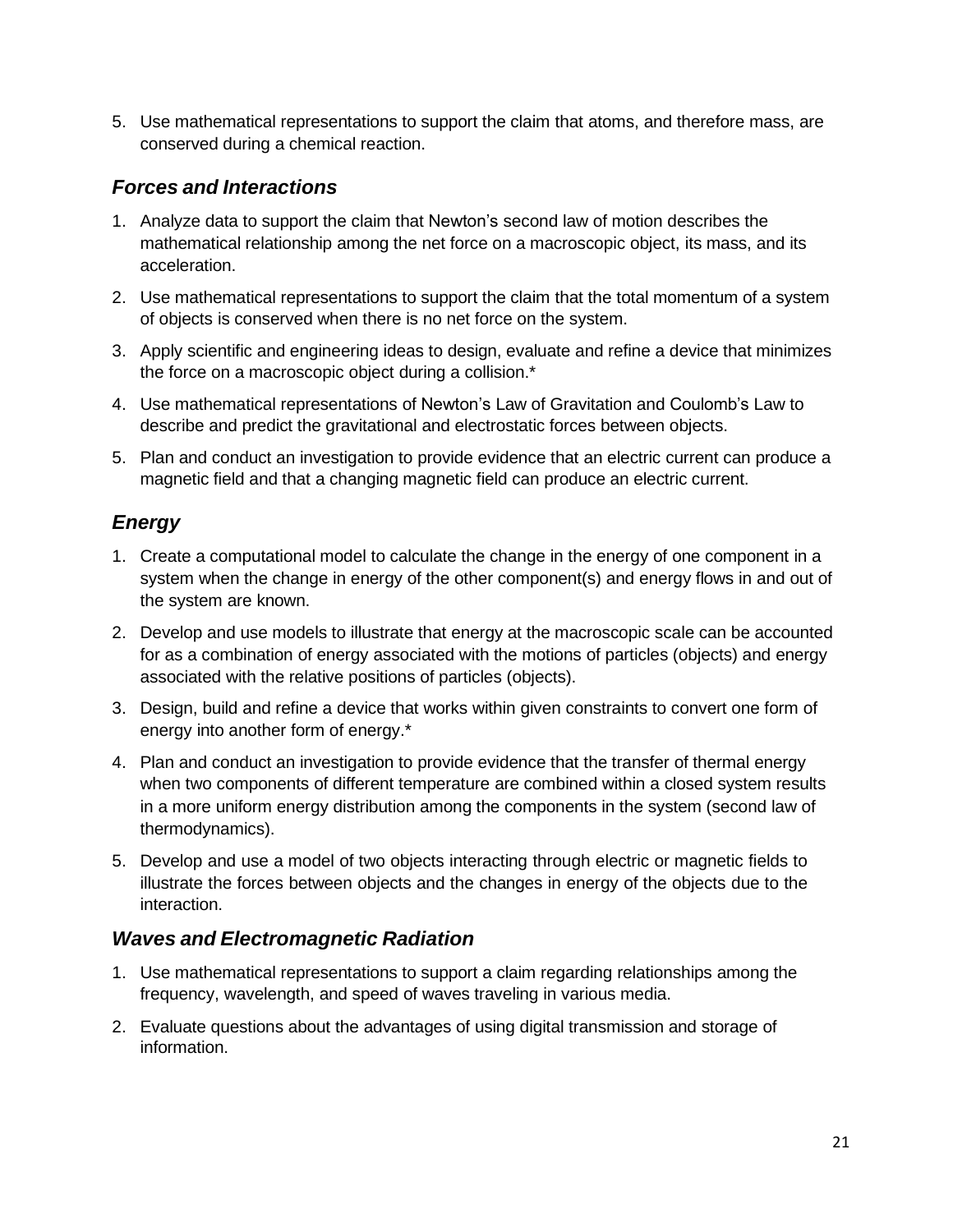- 3. Evaluate the claims, evidence, and reasoning behind the idea that electromagnetic radiation can be described either by a wave model or a particle model and that for some situations one model is more useful than the other.
- 4. Evaluate the validity and reliability of claims in published materials of the effects that different frequencies of electromagnetic radiation have when absorbed by matter.
- 5. Communicate technical information about how some technological devices use the principles of wave behavior and wave interactions with matter to transmit and capture information and energy.\*

# **Life Science**

## *Structure and Function*

- 1. Construct an explanation based on evidence for how the structure of DNA determines the structure of proteins which carry out the essential functions of life through systems of specialized cells.
- 2. Develop and use a model to illustrate the hierarchical organization of interacting systems that provide specific functions within multicellular organisms.
- 3. Plan and conduct an investigation to provide evidence that feedback mechanisms maintain homeostasis.

# *Matter and Energy in Organisms and Ecosystems*

- 1. Use a model to illustrate how photosynthesis transforms light energy into stored chemical energy.
- 2. Construct and revise an explanation based on evidence for how carbon, hydrogen, and oxygen from sugar molecules may combine with other elements to form amino acids and/or other large carbon-based molecules.
- 3. Use a model to illustrate that cellular respiration is a chemical process whereby the bonds of food molecules and oxygen molecules are broken and the bonds in new compounds are formed resulting in a net transfer of energy.
- 4. Construct and revise an explanation based on evidence for the cycling of matter and flow of energy in aerobic and anaerobic conditions.
- 5. Use mathematical representations to support claims for the cycling of matter and flow of energy among organisms in an ecosystem.
- 6. Develop a model to illustrate the role of photosynthesis and cellular respiration in the cycling of carbon among the biosphere, atmosphere, hydrosphere, and geosphere.

## *Interdependent Relationships in Ecosystems*

 that affect carrying capacity of ecosystems at different scales. 1. Use mathematical and/or computational representations to support explanations of factors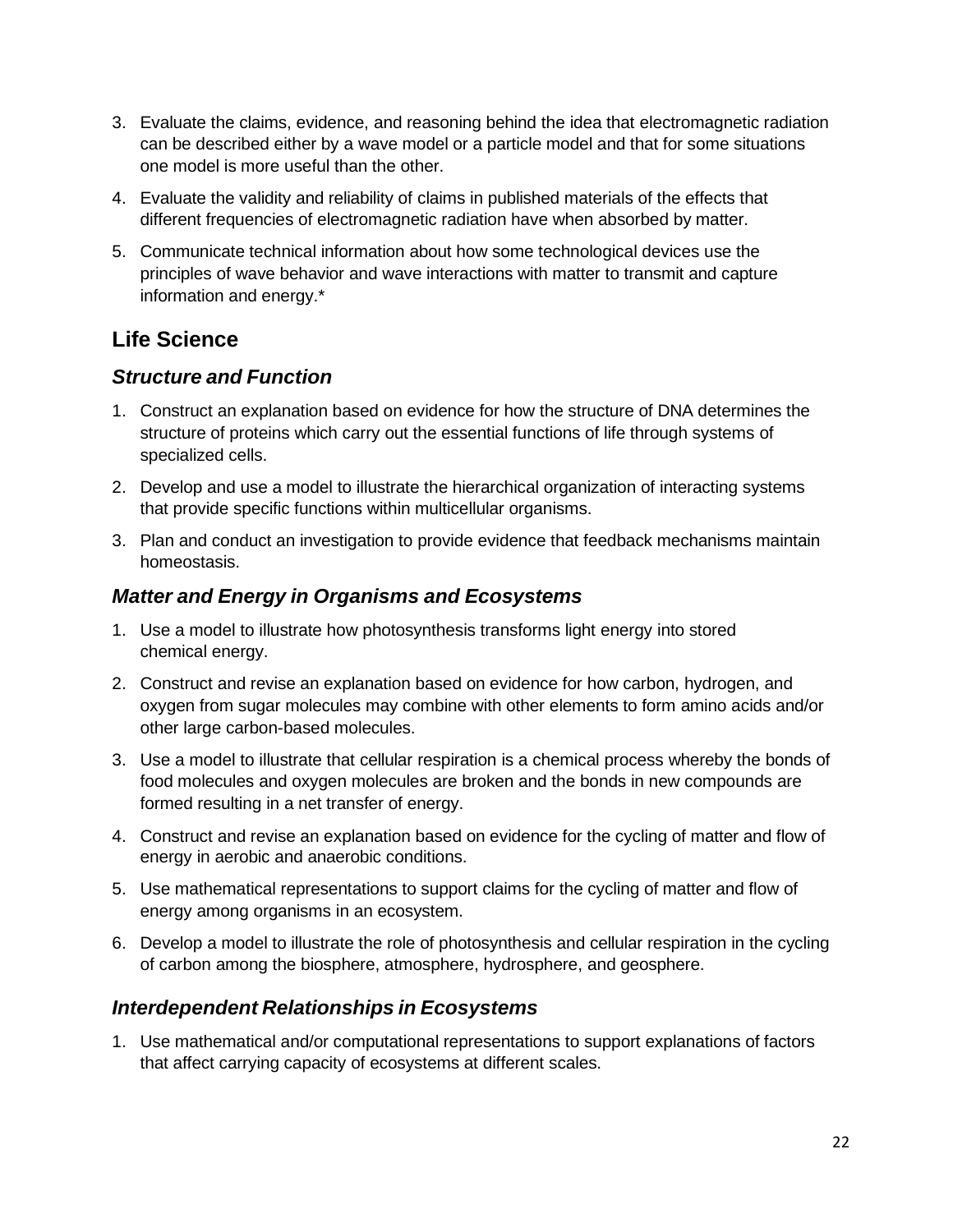- 2. Use mathematical representations to support and revise explanations based on evidence about factors affecting biodiversity and populations in ecosystems of different scales.
- 3. Evaluate the claims, evidence, and reasoning that the complex interactions in ecosystems maintain relatively consistent numbers and types of organisms in stable conditions, but changing conditions may result in a new ecosystem.
- 4. Design, evaluate, and refine a solution for reducing the impacts of human activities on the environment and biodiversity.\*
- 5. Evaluate the evidence for the role of group behavior on individual and species' chances to survive and reproduce.
- 6. Create or revise a simulation to test a solution to mitigate the adverse impacts of human activity on biodiversity.\*

## *Inheritance and Variation of Traits*

- 1. Use a model to illustrate the role of cellular division (mitosis) and differentiation in producing and maintaining complex organisms.
- 2. Ask questions to clarify relationships about the role of DNA and chromosomes in coding the instructions for characteristic traits passed from parents to offspring.
- from (1) new genetic combinations through meiosis, (2) viable errors occurring during replication, and/or (3) mutations caused by environmental factors. 3. Make and defend a claim based on evidence that inheritable genetic variations may result
- 4. Apply concepts of statistics and probability to explain the variation and distribution of expressed traits in a population.

## *Natural Selection and Evolution*

- 1. Communicate scientific information that common ancestry and biological evolution are supported by multiple lines of empirical evidence.
- from four factors: (1) the potential for a species to increase in number, (2) the heritable 2. Construct an explanation based on evidence that the process of evolution primarily results genetic variation of individuals in a species due to mutation and sexual reproduction, (3) competition for limited resources, and (4) the proliferation of those organisms that are better able to survive and reproduce in the environment.
- 3. Apply concepts of statistics and probability to support explanations that organisms with an advantageous heritable trait tend to increase in proportion to organisms lacking this trait.
- 4. Construct an explanation based on evidence for how natural selection leads to adaptation of populations.
- result in (1) increases in the number of individuals of some species, (2) the emergence of 5. Evaluate the evidence supporting claims that changes in environmental conditions may new species over time, and (3) the extinction of other species.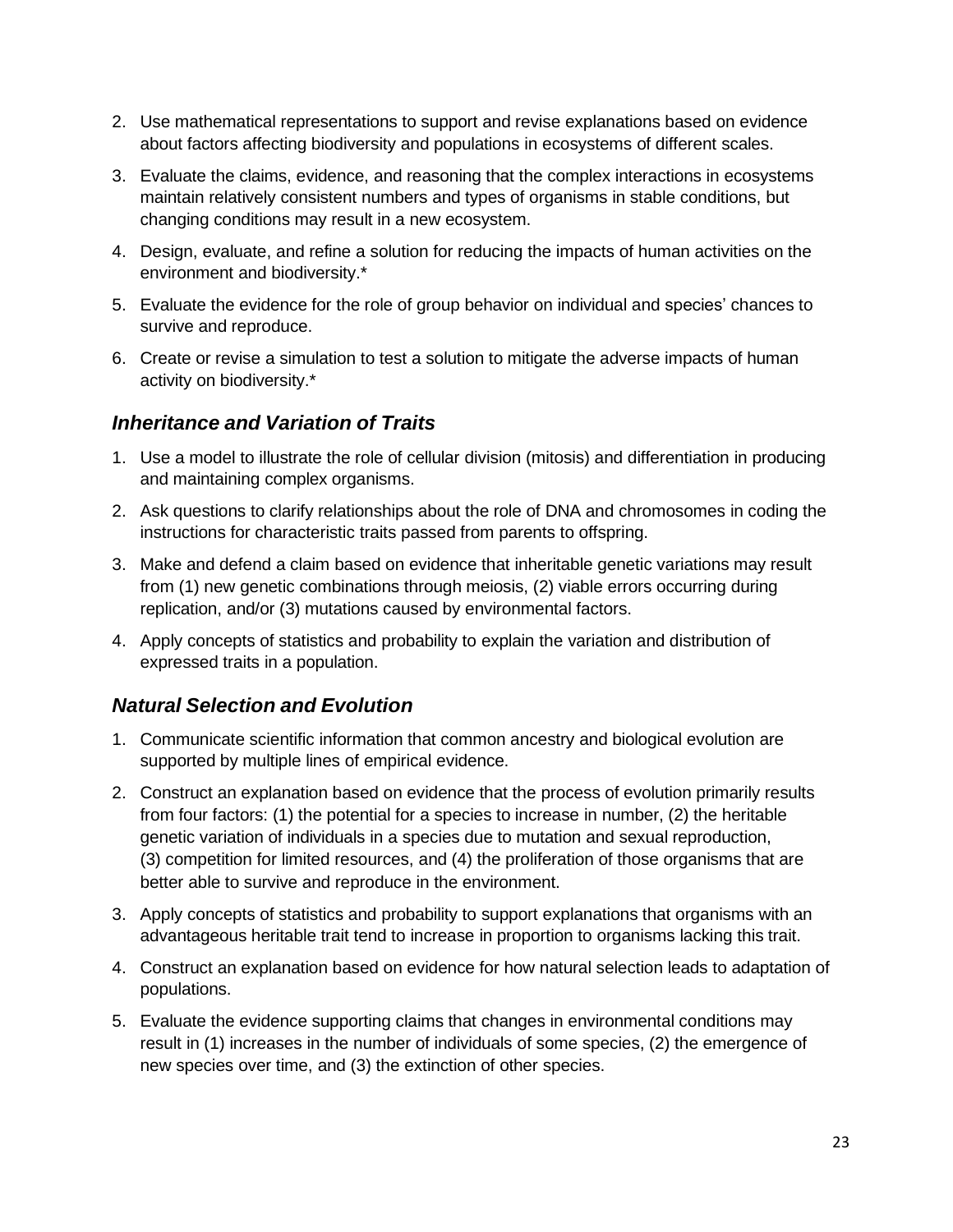# **Earth and Space Science**

### *Space Systems*

- 1. Develop a model based on evidence to illustrate the life span of the sun and the role of nuclear fusion in the sun's core to release energy in the form of radiation.
- spectra, the motion of distant galaxies, and the composition of matter in the universe. 2. Construct an explanation of the Big Bang theory based on astronomical evidence of light
- 3. Communicate scientific ideas about the way stars, over their life cycle, produce elements.
- 4. Use mathematical or computational representations to predict the motion of orbiting objects in the solar system.

## *History of Earth*

- 1. Evaluate evidence of the past and current movements of continental and oceanic crust and the theory of plate tectonics to explain the ages of crustal rocks.
- 2. Apply scientific reasoning and evidence from ancient Earth materials, meteorites, and other planetary surfaces to construct an account of Earth's formation and early history.
- 3. Develop a model to illustrate how Earth's internal and surface processes operate at different spatial and temporal scales to form continental and ocean-floor features.

## *Earth's Systems*

- 1. Analyze geoscience data to make the claim that one change to Earth's surface can create feedback that causes changes to other Earth systems.
- 2. Develop a model based on evidence of Earth's interior to describe the cycling of matter by thermal convection.
- 3. Plan and conduct an investigation of the properties of water and its effects on Earth materials and surface processes.
- 4. Develop a quantitative model to describe the cycling of carbon among the hydrosphere, atmosphere, geosphere, and biosphere.
- 5. Construct an argument based on evidence about the simultaneous coevolution of Earth's systems and life on Earth.

### *Weather and Climate*

- 1. Use a model to describe how variations in the flow of energy into and out of Earth's systems result in changes in climate.
- 2. Analyze geoscience data and the results from global climate models to make an evidencebased forecast of the current rate of global or regional climate change and associated future impacts to Earth systems.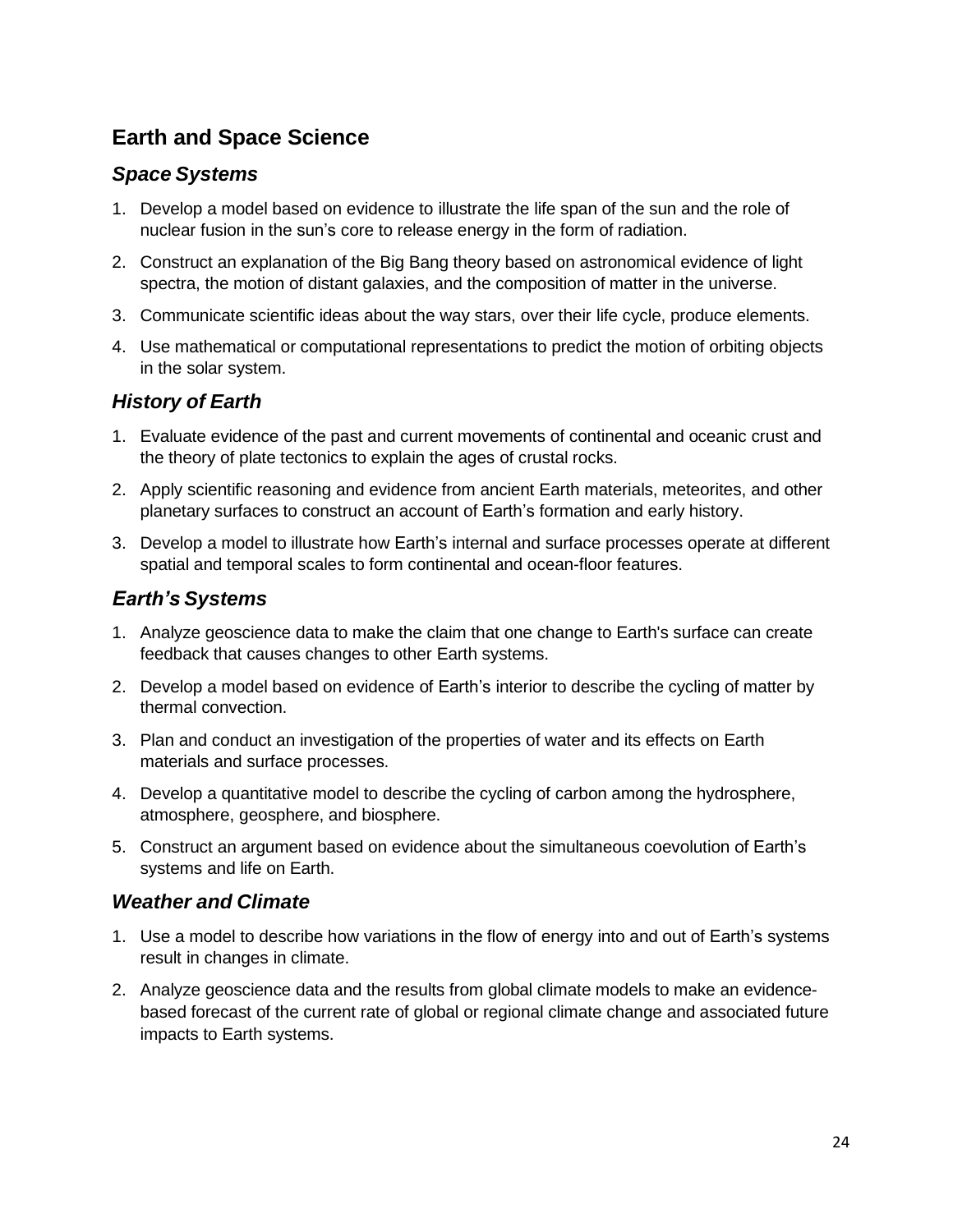# *Human Sustainability*

- 1. Construct an explanation based on evidence for how the availability of natural resources, occurrence of natural hazards, and changes in climate have influenced human activity.
- 2. Evaluate competing design solutions for developing, managing, and utilizing energy and mineral resources based on cost-benefit ratios.\*
- 3. Create a computational simulation to illustrate the relationships among management of natural resources, the sustainability of human populations, and biodiversity.
- 4. Evaluate or refine a technological solution that reduces the impact of human activities on natural systems.\*
- 5. Use a computational representation to illustrate the relationships among Earth systems and how those relationships are being modified due to human activity

# **Engineering, Technology, and Applications of Science**

# *Engineering Design (Define Problems, Develop Solutions and Improve Designs)*

- 1. Analyze a major global challenge to specify qualitative and quantitative criteria and constraints for solutions that account for societal needs and wants.
- 2. Design a solution to a complex real-world problem by breaking it down into smaller, more manageable problems that can be solved through engineering.
- 3. Evaluate a solution to a complex real-world problem based on prioritized criteria and tradeoffs that account for a range of constraints, including cost, safety, reliability, and aesthetics as well as possible social, cultural, and environmental impacts.
- 4. Use a computer simulation to model the impact of proposed solutions to a complex realworld problem with numerous criteria and constraints on interactions within and between systems relevant to the problem.

# **ENVIRONMENTAL LITERACY AND SUSTAINABILITY**

## *AGRICULTURAL AND ENVIROMENTAL SYSTEMS AND RESOURCES*

### *AGRICULTURAL SYSTEMS*

 **1. ANALYZE AND INTERPRET HOW ISSUES, TRENDS, TECHNOLOGIES, AND POLICIES IMPACT AGRICULTURAL, FOOD, AND ENVIRONMENTAL SYSTEMS AND RESOURCES.** 

## *ENVIRONMENT AND SOCIETY*

 **1. APPLY RESEARCH AND ANALYTICAL SKILLS TO EVALUATE THE CONDITIONS AND MOTIVATIONS THAT LEAD TO CONFLICT, COOPERATION, AND CHANGE AMONG INDIVIDUALS, GROUPS, AND**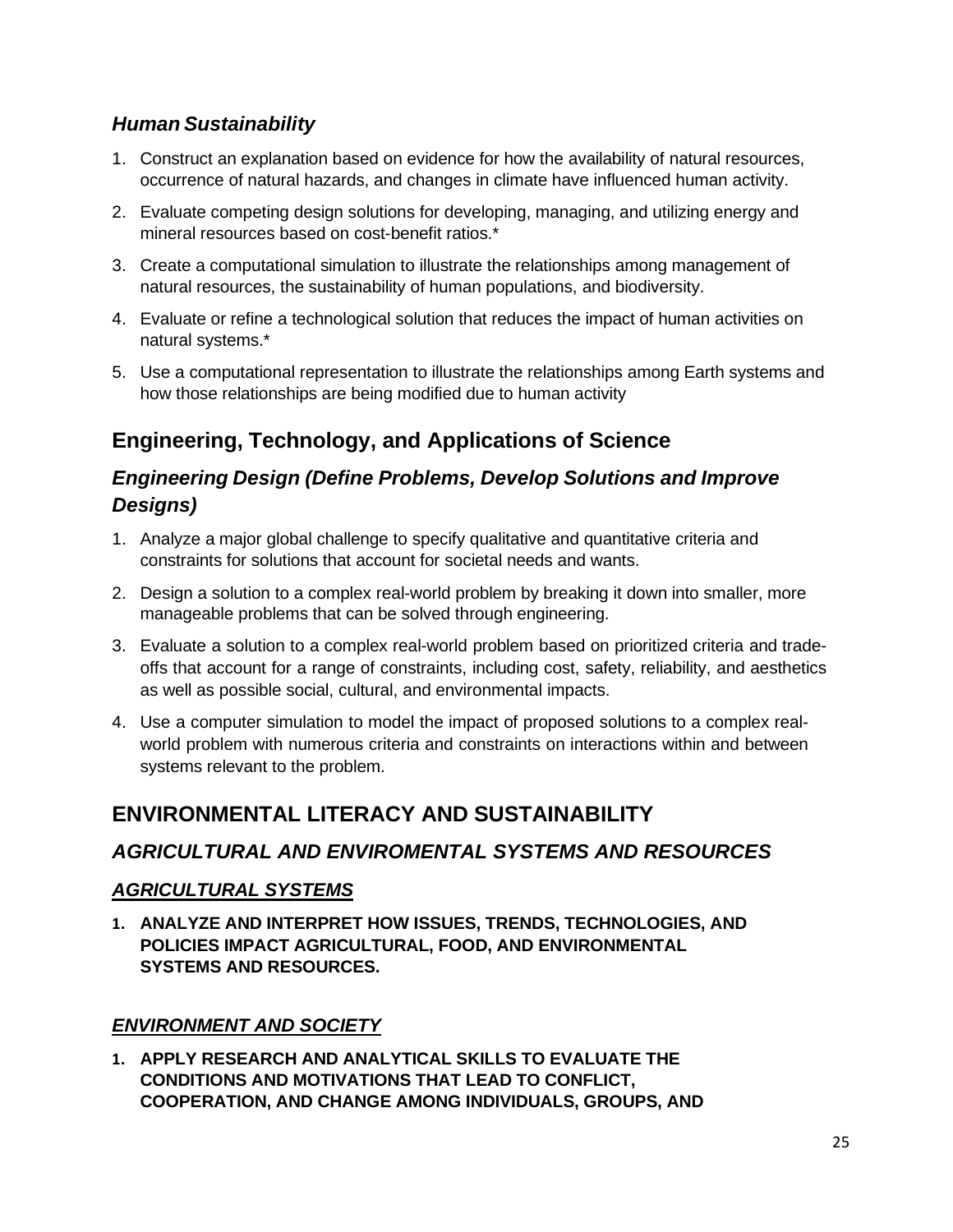#### **NATIONS.**

#### *WATERSHEDS AND WETLANDS*

 **1. ANALYZE AND INTERPRET HOW ISSUES, TRENDS, TECHNOLOGIES, AND POLICIES IMPACT WATERSHEDS AND WATER RESOURCES.** 

#### *ENVIRONMENTAL LITERACY SKILLS*

#### *INVESTIGATING ENVIRONMENTAL ISSUES*

 **1. APPLY RESEARCH AND ANALYTICAL SKILLS TO SYSTEMATICALLY INVESTIGATE ENVIRONMENTAL ISSUES RANGING FROM LOCAL ISSUES TO THOSE THAT ARE REGIONAL OR GLOBAL IN SCOPE.** 

#### *ENVIRONMENTAL EXPERIENCES*

 **1. PLAN AND CONDUCT AN INVESTIGATION UTILIZING ENVIRONMENTAL DATA ABOUT A LOCAL ENVIRONMENTAL ISSUE.** 

#### *EVALUATING SOLUTIONS*

 **1. EVALUATE AND COMMUNICATE THE EFFECT OF INTEGRATED PEST MANAGEMENT PRACTICES ON INDOOR AND OUTDOOR ENVIRONMENTS.** 

#### *SUSTAINABILITY AND STEWARDSHIP*

#### *ENVIRONMENTAL SUSTAINABILITY*

 **1. ANALYZE AND EVALUATE HOW BEST MANAGEMENT PRACTICES AND ENVIRONMENTAL LAWS ACHIEVE SUSTAINABILITY OF NATURAL RESOURCES.** 

#### *ENVIRONMENTAL STEWARDSHIP*

 **1. DESIGN AND EVALUATE SOLUTIONS IN WHICH INDIVIDUALS AND SOCIETIES CAN PROMOTE STEWARDSHIP IN ENVIRONMENTAL QUALITY AND COMMUNITY WELL-BEING.** 

#### *ENVIRONMENTAL JUSTICE*

 **1. ANALYZE AND INTERPRET DATA ON A REGIONAL ENVIRONMENTAL CONDITION AND ITS IMPLICATIONS ON ENVIRONMENTAL JUSTICE AND SOCIAL EQUITY.**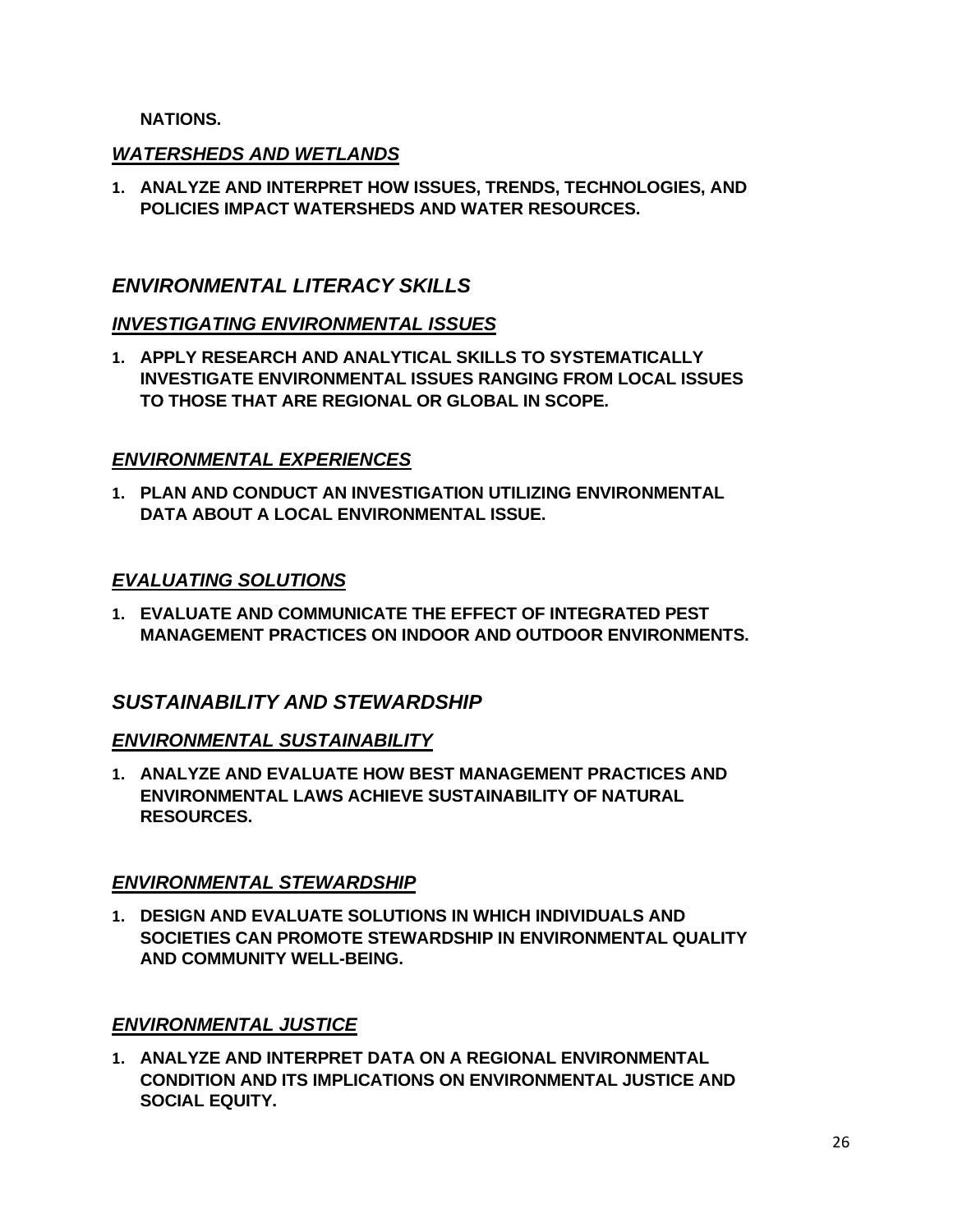# **Technology and Engineering Academic Standard[s7](#page-30-0)**

# **Grades 6–8**

### *Nature and Characteristics of Technology and Engineering*

- 1. Consider historical factors that have contributed to the development of technologies and human progress.
- 2. Engage in a research and development process to simulate how inventions and innovations have evolved through systematic tests and refinements.
- 3. Differentiate between inputs, processes, outputs, and feedback in technological systems.
- 4. Demonstrate how systems thinking involves considering relationships between every part, as well as how the systems interact with the environment in which it is used.
- 5. Create an open-loop system that has no feedback path and requires human intervention.
- 6. Create a closed-loop system that has a feedback path and requires no human intervention.
- 7. Predict outcomes of a future product or system at the beginning of the design process.
- processes or the development of new approaches. 8. Apply informed problem-solving strategies to the improvement of existing devices or
- 9. Explain how technology and engineering are closely linked to creativity, which can result in both intended and unintended innovations.
- 10. Compare how different technologies involve different sets of processes.

#### *Integration of Knowledge, Technologies, and Practices*

- 1. Compare, contrast, and identify overlap between the contributions of science, technology, engineering, and mathematics in the development of technological systems.
- 2. Analyze how different technological systems often interact with economic, environmental, and social systems.
- 3. Adapt and apply an existing product, system, or process to solve a problem in a different setting.
- 4. Demonstrate how knowledge gained from other content areas affects the development of technological products and systems.

<span id="page-30-0"></span> 7 The language of the standards is adapted, informed or from the: *International Technology and Engineering Educators Department of Education. (2002). Safety guidelines for elementary and technology education teachers; Pennsylvania Association (ITEEA). (2020). Standards for technological and engineering literacy: The role of technology and engineering in STEM education. Pennsylvania State Board of Education. (2002). Academic standards for science and technology; Pennsylvania Department of Education. (n.d.). Pennsylvania career ready skills continuum.*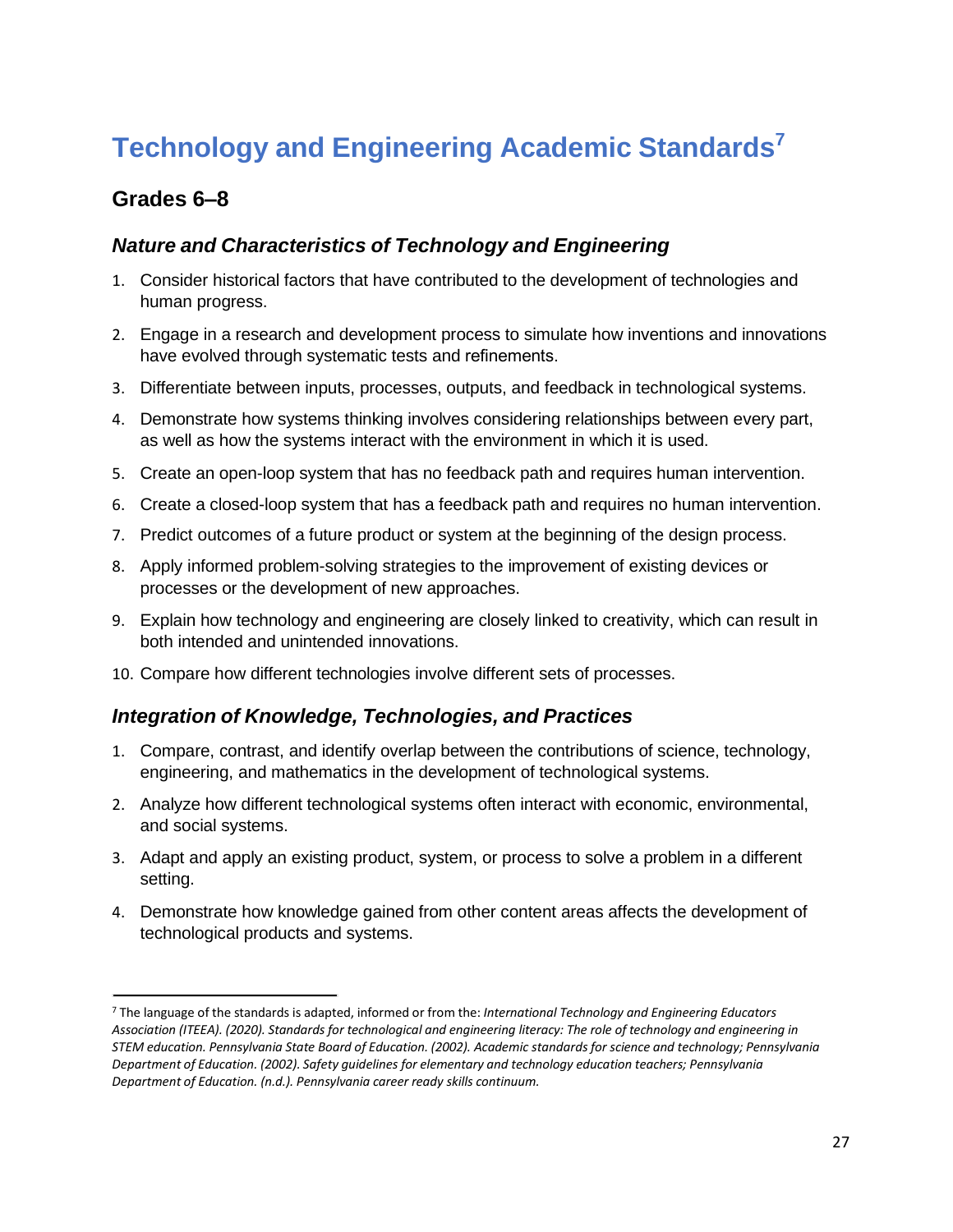# *Applying, Maintaining, Assessing and Evaluating Technological Products and Systems*

- 1. Examine the ways that technology can have both positive and negative effects at the same time.
- 2. Analyze how the creation and use of technologies consumes renewable, non-renewable, and inexhaustible resources; creates waste; and may contribute to environmental challenges.
- reducing, reusing, and recycling waste caused by its creation. 3. Consider the impacts of a proposed or existing technology and devise strategies for
- 4. Analyze examples of technologies that have changed the way people think, interact, live, and communicate.
- 5. Hypothesize what alternative outcomes (individual, cultural, and/or environmental) might have resulted had a different technological solution been selected.
- 6. Analyze how an invention or innovation was influenced by the context and circumstances in which it is developed.
- recognizes the need for careful compromises among competing factors. 7. Evaluate trade-offs based on various perspectives as part of a decision process that
- 8. Research information from various sources to use and maintain technological products or systems.
- 9. Use tools, materials, and machines to safely diagnose, adjust, and repair systems.
- 10. Use devices to control technological systems.
- 11. Design methods to gather data about technological systems.
- 12. Interpret the accuracy of information collected.
- 13. Use instruments to gather data on the performance of everyday products.

## *Design Thinking in Technology and Engineering Education*

- 1. Apply a technology and engineering design thinking process.
- 2. Develop innovative products and systems that solve problems and extend capabilities based on individual or collective needs and wants.
- 3. Illustrate the benefits and opportunities associated with different approaches to design.
- 4. Create solutions to problems by identifying and applying human factors in design.
- 5. Evaluate and assess the strengths and weaknesses of various design solutions given established principles and elements of design.
- 6. Refine design solutions to address criteria and constraints.
- 7. Defend decisions related to a design problem.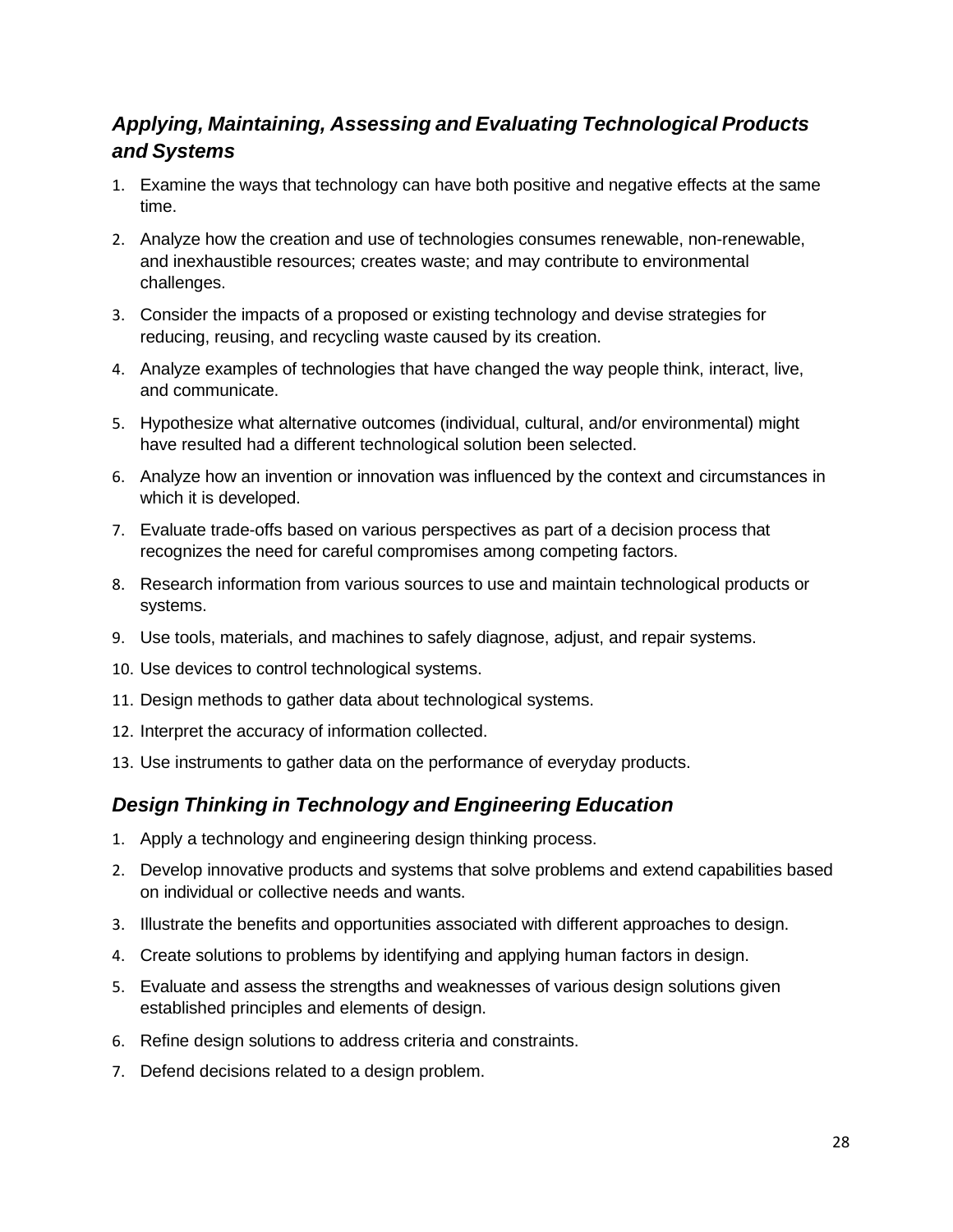# **Grades 9–12**

# *Nature and Characteristics of Technology & Engineering*

- 1. Evaluate how technology and engineering have been powerful forces in reshaping the social, cultural, political, and economic landscapes throughout history.
- 2. Relate how technological and engineering developments have been evolutionary, often the result of a series of refinements to basic inventions or technological knowledge.
- 3. Identify and explain how the evolution of civilization has been directly affected by, and has in turn affected, the development and use of tools, materials, and processes.
- 4. Analyze how the Industrial Revolution resulted in the development of mass production, sophisticated transportation and communication systems, advanced construction practices, and improved education and leisure time.
- 5. Investigate the widespread changes that have resulted from the Information Age, which has placed emphasis on the processing and exchange of information.
- 6. Analyze the rate of technological and engineering development and predict future diffusion and adoption of new innovations and technologies.
- 7. Demonstrate the use of conceptual, graphical, virtual, mathematical, and physical modeling to identify conflicting considerations before the entire system is developed and to aid in design decision making.
- 8. Analyze the stability of a technological system and how it is influenced by all of the components in the system, especially those in the feedback loop.
- 9. Troubleshoot and improve a flawed system embedded within a larger technological, social, or environmental system.
- 10. Use project management tools, strategies, and processes in planning, organizing, and controlling work.
- 11. Implement quality control as a planned process to ensure that a product, service, or system meets established criteria.

## *Integration of Knowledge, Technologies, and Practices*

- 1. Assess how similarities and differences among scientific, technological, engineering, and mathematical knowledge and skills contributed to the design of a product or system.
- 2. Develop a plan that incorporates knowledge from science, mathematics, and other disciplines to design or improve a technological product or system.
- 3. Analyze how technology transfer occurs when a user applies an existing innovation developed for one function for a different purpose.
- 4. Evaluate how technology enhances opportunities for new products and services through globalization.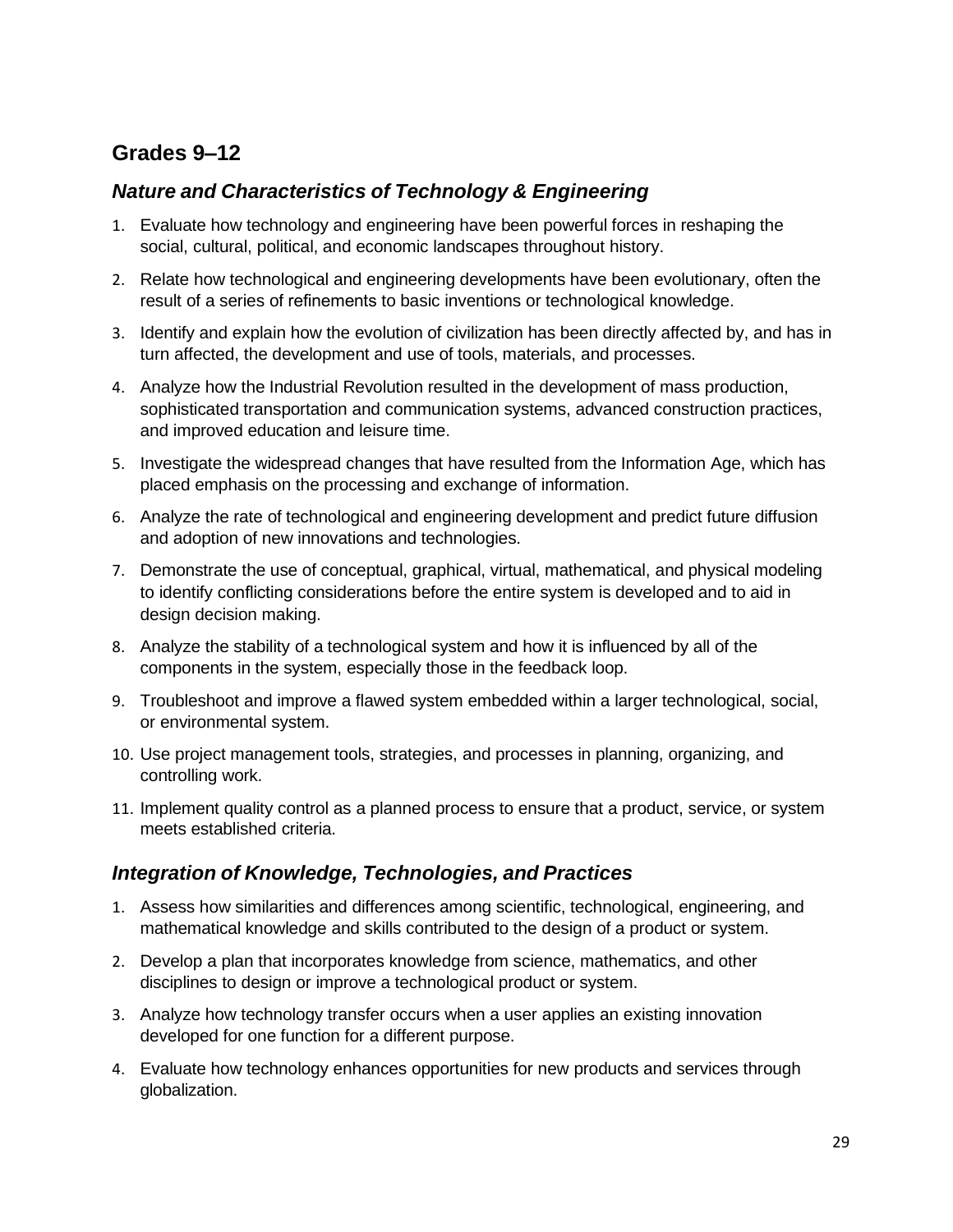5. Connect technological and engineering progress to the advancement of other areas of knowledge and vice versa.

# *Applying, Maintaining, Assessing, and Evaluating Technological Products and Systems*

- 1. Develop a solution to a technological problem that has the least negative environmental and social impact.
- 2. Develop a device or system for the marketplace.
- 3. Evaluate ways that technology and engineering can impact individuals, society, and the environment.
- 4. Critique whether existing or proposed technologies use resources sustainably.
- 5. Critically assess and evaluate a technology that minimizes resource use and resulting waste to achieve a goal.
- 6. Evaluate a technological innovation that arose from a specific society's unique need or want.
- 7. Evaluate how technology and engineering advancements alter human health and capabilities.
- 8. Evaluate a technological innovation that was met with societal resistance impacting its development.
- 9. Use various approaches to communicate processes and procedures for using, maintaining, and assessing technological products and systems.
- 10. Synthesize data and analyze trends to make decisions about technological products, systems, or processes.
- 11. Interpret laws, regulations, policies, and other factors that impact the development and use of technology.

# *Design Thinking in Technology and Engineering Education*

- 1. Apply a broad range of design skills to a design thinking process.
- 2. Implement and critique principles, elements, and factors of design.
- 3. Evaluate and define the purpose of a design.
- 4. Conduct research to inform intentional inventions and innovations that address specific needs and wants.
- 5. Analyze and use relevant and appropriate design thinking processes to solve technological and engineering problems.
- 6. Implement the best possible solution to a design using an explicit process.
- 7. Apply principles of human-centered design.
- 8. Optimize a design by addressing desired qualities within criteria and constraints while considering trade-offs.